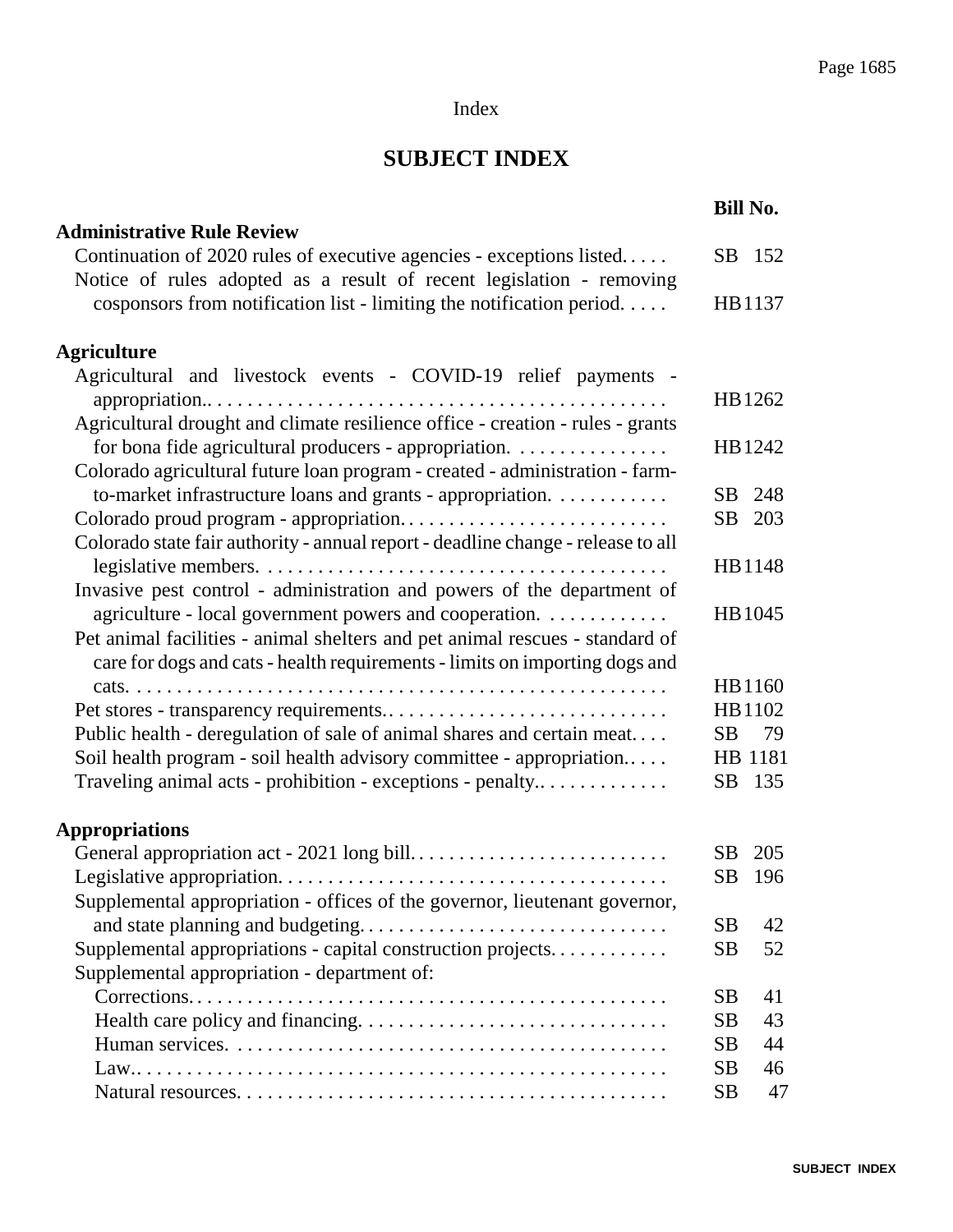|                                                                                                                                                      | <b>Bill No.</b> |  |
|------------------------------------------------------------------------------------------------------------------------------------------------------|-----------------|--|
|                                                                                                                                                      | <b>SB</b><br>48 |  |
|                                                                                                                                                      | <b>SB</b><br>49 |  |
|                                                                                                                                                      | <b>SB</b><br>50 |  |
| The treasury. $\dots \dots \dots \dots \dots \dots \dots \dots \dots \dots \dots \dots \dots \dots \dots \dots$                                      | 51<br><b>SB</b> |  |
| Supplemental appropriations - judicial department                                                                                                    | <b>SB</b><br>45 |  |
| <b>Children and Domestic Matters</b>                                                                                                                 |                 |  |
| Child abuse or neglect - temporary visitation orders between parent and child<br>following removal - open adoption - post-adoption contact orders -  |                 |  |
| creation of task force on high-quality parenting time -appropriation                                                                                 | HB1101          |  |
| Child welfare - align out-of-home placements with federal law - ensure<br>capacity for out-of-home placements - reimbursement for providers -        |                 |  |
| actuarial analysis - department working group concerning reimbursement                                                                               |                 |  |
| for residential care for child not adjudicated dependent or neglected -                                                                              |                 |  |
|                                                                                                                                                      | SB 278          |  |
| Colorado Child Abuse Prevention Trust Fund Act - updates to board - repeal                                                                           |                 |  |
|                                                                                                                                                      | HB1248          |  |
| Colorado child support commission - recommendations - establishment,                                                                                 |                 |  |
| calculation, and enforcement of child support orders.                                                                                                | HB 1220         |  |
| Courts - domestic violence training requirements - appropriation                                                                                     | HB1228          |  |
| Domestic abuse - task force - statutory definition - assessment policies and                                                                         |                 |  |
|                                                                                                                                                      | HB 1099         |  |
| Domestic matters - marriage and civil union licenses - remote procedures.                                                                            | HB1287          |  |
| Foster care - certification - Indian tribe foster homes.                                                                                             | HB1151          |  |
| Jurisdiction - trial court - during appeal                                                                                                           | HB1031          |  |
| Juvenile justice - bond - juvenile detention bed cap reduction - decrease and                                                                        |                 |  |
|                                                                                                                                                      | 71<br><b>SB</b> |  |
|                                                                                                                                                      | <b>SB</b><br>66 |  |
| Juvenile sentencing - juvenile transfers - no crime of violence mandatory                                                                            | SB<br>59        |  |
|                                                                                                                                                      | HB 1091         |  |
| Office of the child protection ombudsman - investigations - state-licensed<br>residential child care facilities - unaccompanied immigrant children - |                 |  |
|                                                                                                                                                      | HB1313          |  |
| Office of the child protection ombudsman - testimony and subpoenas -                                                                                 |                 |  |
|                                                                                                                                                      | HB 1272         |  |
| Out-of-home-placement - services - non-discrimination                                                                                                | HB 1072         |  |
| Surrogacy agreements - requirements - enforcement                                                                                                    | HB1022          |  |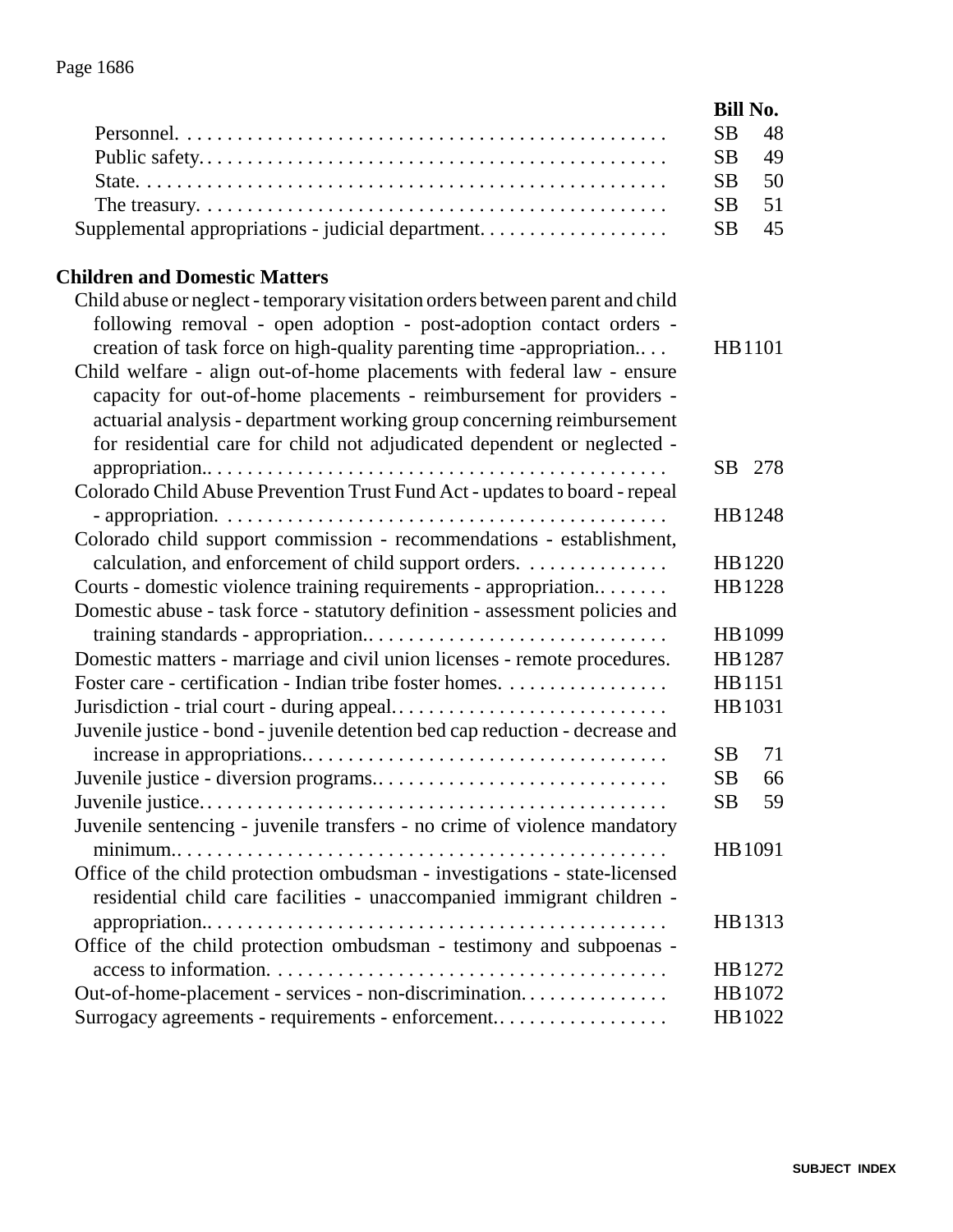|                                                                                                                                                                                                                                    | <b>Bill No.</b>  |
|------------------------------------------------------------------------------------------------------------------------------------------------------------------------------------------------------------------------------------|------------------|
| <b>Consumer and Commercial Transactions</b>                                                                                                                                                                                        |                  |
| Credit reporting - assistance to consumers in improving credit scores - rent                                                                                                                                                       |                  |
| reporting for credit pilot program - qualifications and conditions - report -                                                                                                                                                      |                  |
|                                                                                                                                                                                                                                    | HB1134           |
| Electric utilities - renewable energy standard - distributed generation of<br>electricity - incentives for new and expanded installations - rules to<br>encourage on-site and off-site renewable energy generation and storage -   |                  |
|                                                                                                                                                                                                                                    | SB 261           |
| Fair trade and restraint of trade - Colorado consumer protection act -<br>protections for consumers in the execution and enforcement of dating                                                                                     |                  |
| service contracts and automatic renewal contracts                                                                                                                                                                                  | HB1239           |
| Health-care provider liens - required disclosures - limitations on amounts and<br>enforcement of liens - assignment - admissibility of information -                                                                               |                  |
|                                                                                                                                                                                                                                    | HB 1300          |
| Mortgage servicers - regulation by attorney general - appropriation                                                                                                                                                                | HB1282           |
| Personal data - privacy rights - obligations of controllers and processors -<br>exceptions - deceptive trade practices - enforcement by attorney general                                                                           |                  |
|                                                                                                                                                                                                                                    | SB 190           |
| Retail establishments - requirement to accept cash - exceptions                                                                                                                                                                    | HB 1048          |
| Sales or lease transactions - credit or charge card surcharge - maximum<br>surcharge amount - notice required - violations                                                                                                         | <b>SB</b><br>91  |
| Student loans - regulation of private lenders, creditors, and collection<br>agencies - rights of cosigners - discharge due to disability - documentation<br>of claim against borrower or cosigner - prohibition of auto-defaults - |                  |
|                                                                                                                                                                                                                                    | <b>SB</b><br>57  |
| Third-party food delivery services - operating without a retail food                                                                                                                                                               |                  |
| establishment's consent - prohibition - penalties.                                                                                                                                                                                 | <b>SB</b><br>35  |
| <b>Corporations and Associations</b>                                                                                                                                                                                               |                  |
| Electronic transactions - notice - remote meeting participation                                                                                                                                                                    | HB1124           |
| <b>Corrections</b>                                                                                                                                                                                                                 |                  |
| Brain injury pilot program - criminal justice system - screening and support -                                                                                                                                                     |                  |
| Jails - use of restrictive housing - limitations - conditions for use - data                                                                                                                                                       | <b>SB</b><br>138 |
|                                                                                                                                                                                                                                    | HB1211           |
| Offender assistance - state-issued identification program                                                                                                                                                                          | <b>SB</b><br>153 |
| Prison population management - special needs parole - parole plans - health<br>insurance upon discharge - unauthorized absence - YOS training - CSP II                                                                             |                  |
|                                                                                                                                                                                                                                    | <b>SB</b><br>146 |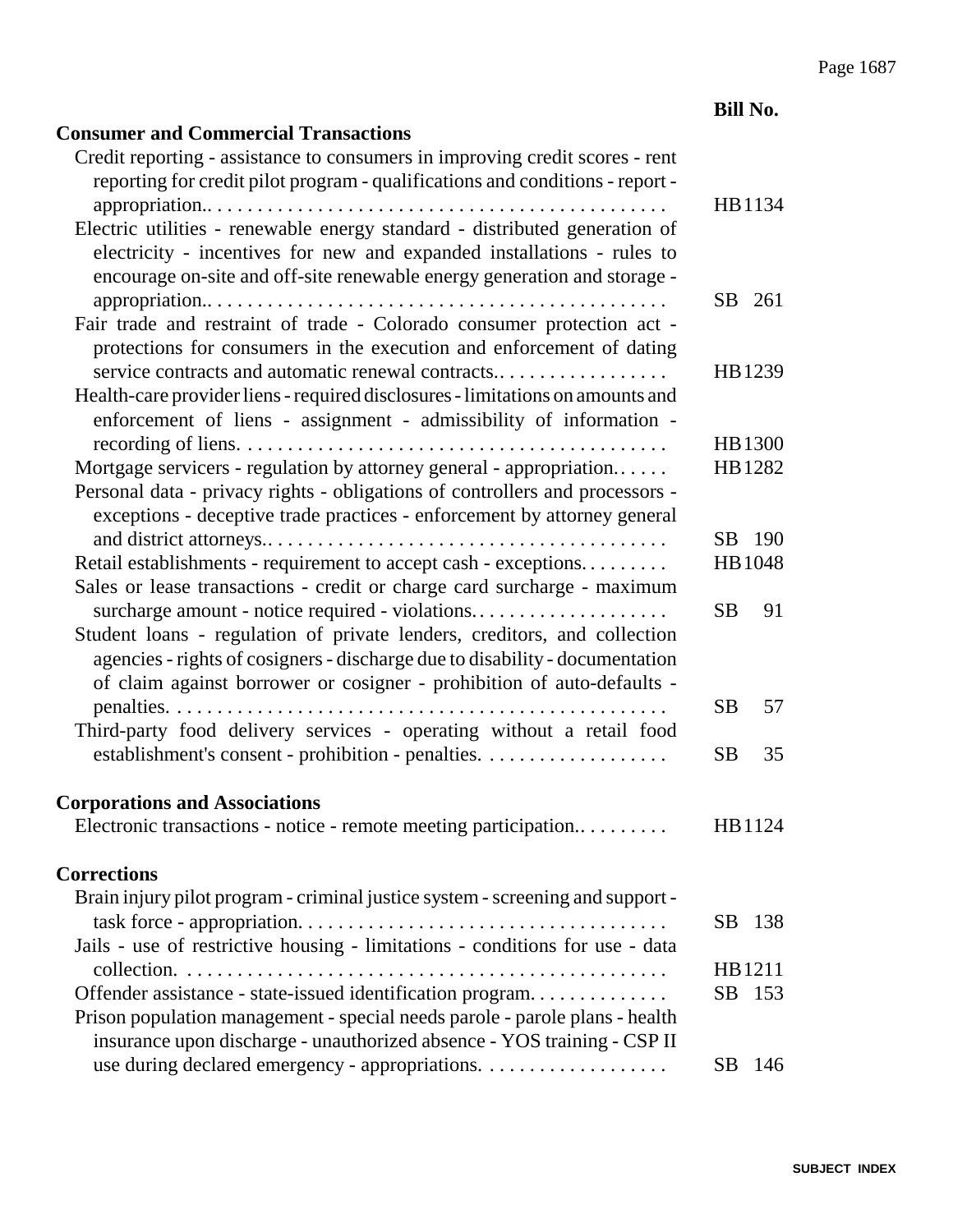|                                                                                                                                                                                | <b>Bill No.</b>      |
|--------------------------------------------------------------------------------------------------------------------------------------------------------------------------------|----------------------|
| Sentencing young adult offenders - eligibility for specialized program -                                                                                                       | HB1209               |
| <b>Courts</b>                                                                                                                                                                  |                      |
| Alternative dispute resolution - collaborative law<br>Cause of action - sexual misconduct against minors - retroactive application -                                           | SB<br>- 143          |
| limitation on action - sovereign immunity waived - appropriations                                                                                                              | <b>SB</b><br>88      |
| Civil claims based on sexual misconduct - statute of limitations.                                                                                                              | SB<br>73             |
| Civil liability - direct negligence - respondeat superior                                                                                                                      | HB1188               |
|                                                                                                                                                                                | HB1309               |
| Debt collection - temporary limitation on garnishment, execution levy, and<br>attachment in cases of financial hardship - temporary exemption from<br>execution - extension of |                      |
|                                                                                                                                                                                | $\overline{2}$<br>SВ |
| Judicial division - assignment of judicial duties - retired members of the<br>judicial                                                                                         |                      |
|                                                                                                                                                                                | HB1136               |
| Protection order - procedures for firearm relinquishment - appropriation                                                                                                       | HB1255               |
| Public guardianship - office of public guardianship - extension.<br>Residential leases - forcible entry and detainer - eviction actions - rent                                 | SB 267               |
|                                                                                                                                                                                | HB1121               |
| <b>Criminal Law and Procedure</b>                                                                                                                                              |                      |
| Collateral consequences - retroactive motions - public defender and                                                                                                            |                      |
| alternative defense council record sealing fund - automatic arrest record                                                                                                      |                      |
| sealing - multiple conviction record sealing - sealed pardoned convictions                                                                                                     |                      |
| - automatic sealing of drug convictions - appropriation                                                                                                                        | HB1214               |
| Criminal bond process - bond hearings within 48 hours - release after posting                                                                                                  |                      |
| bond - notice of bonding rights - sheriff bonding policies - bond hearing                                                                                                      |                      |
| officer weekend and holiday hearings - appropriations.                                                                                                                         | HB 1280              |
| Criminal extortion - threatening to report immigration status                                                                                                                  | HB 1057              |
|                                                                                                                                                                                | SB 280               |
| Eyewitness identification - showups - data collection - required showup                                                                                                        |                      |
|                                                                                                                                                                                | HB 1142              |
| Felony murder - change from class 1 felony to class 2 felony - change                                                                                                          |                      |
|                                                                                                                                                                                | SB 124               |
| Firearms:                                                                                                                                                                      |                      |
| Background check required for transfer by licensed dealer - grounds for                                                                                                        |                      |
| denial of background check - appeal of denied transfer                                                                                                                         | HB1298               |
|                                                                                                                                                                                | SB<br>78             |
| Storage requirement - firearms safe storage education                                                                                                                          | HB1106               |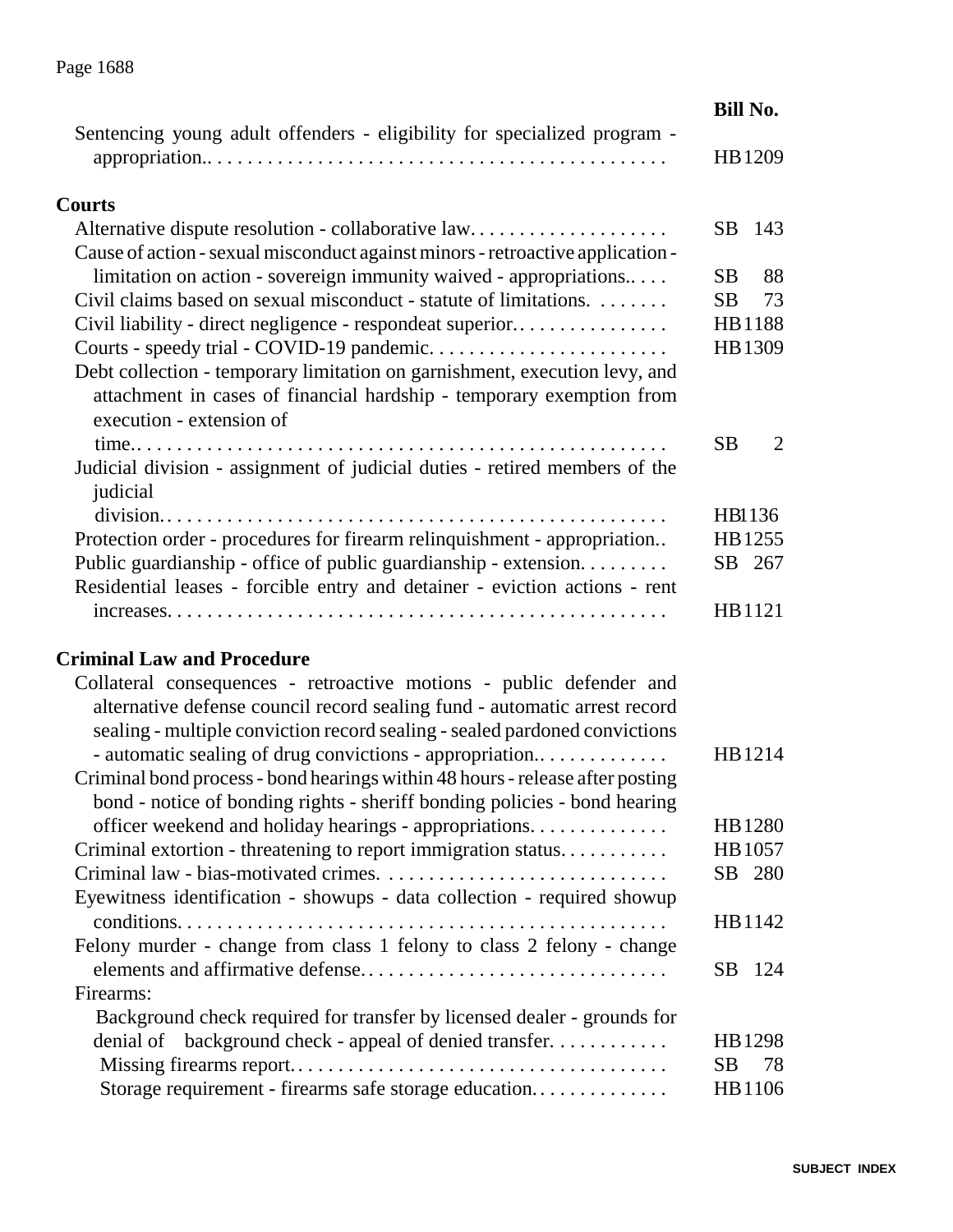|                                                                                  | <b>Bill No.</b>  |
|----------------------------------------------------------------------------------|------------------|
| Juveniles - court fees, costs, and surcharges - cash fund transfers.             | HB1315           |
| Marijuana - possession - cultivation - conviction record sealing                 | HB 1090          |
| Peace officer credibility disclosure notifications - peace officer credibility   |                  |
| disclosure notification committee - statewide model                              | SB 174           |
| Public safety workers - public defenders - privacy protections - personal        |                  |
| information on the internet                                                      | HB1015           |
| Rape victim - rights related to rape kit testing - maintain evidence             | HB1143           |
| Retaliation against an elected official - appropriation                          | SB<br>64         |
| Sentencing reform - misdemeanors, petty offenses, and civil infractions -        |                  |
| reclassification - jail time credit standardization - appropriation              | SB<br>271        |
| Sentencing - youthful offenders - housing - mentor program.                      | 192<br>SB        |
| Sex offender registry - juveniles who have committed sex offenses -              |                  |
|                                                                                  | HB 1064          |
| Sexual exploitation of a child - post-enactment review - appropriation.          | HB 1069          |
| Theft - failure to return rental property - restitution                          | SB<br>30         |
| Veterans treatment court - accept post-disposition supervision from another      |                  |
|                                                                                  | HB1016           |
|                                                                                  |                  |
| <b>Education - Postsecondary</b>                                                 |                  |
| American Rescue Plan Act - postsecondary student success - Colorado              |                  |
| opportunity scholarship initiative - Colorado re-engaged initiative -            |                  |
| bachelor of applied science degree programs - role and mission and               |                  |
| workforce development study - student aid applications - qualification for       |                  |
|                                                                                  | HB1330           |
| Auraria higher education campus - board - bond payments for auxiliary            |                  |
|                                                                                  | <b>SB</b><br>109 |
| Council of higher education representatives - extend repeal                      | <b>SB</b><br>100 |
| Education workgroup - diversity in the educator workforce - appropriation.       |                  |
|                                                                                  | <b>HB1010</b>    |
| Higher education - admission standards - prohibiting legacy preferences          | HB1173           |
| In-state tuition classification - American Indian tribes with historical ties to |                  |
|                                                                                  | <b>SB</b><br>29  |
| Open educational resources - zero-textbook-cost degree programs - grant          |                  |
|                                                                                  | SB 215           |
| Admission standards - national assessment test score                             | HB 1067          |
| Colorado opportunity scholarship initiative - displaced workers grant -          |                  |
|                                                                                  | SB.<br>232       |
| Community and technical colleges - name changes                                  | <b>SB</b><br>8   |
| Student financial assistance - Colorado opportunity scholarship initiative -     |                  |
| advisory                                                                         |                  |
|                                                                                  | <b>SB</b><br>179 |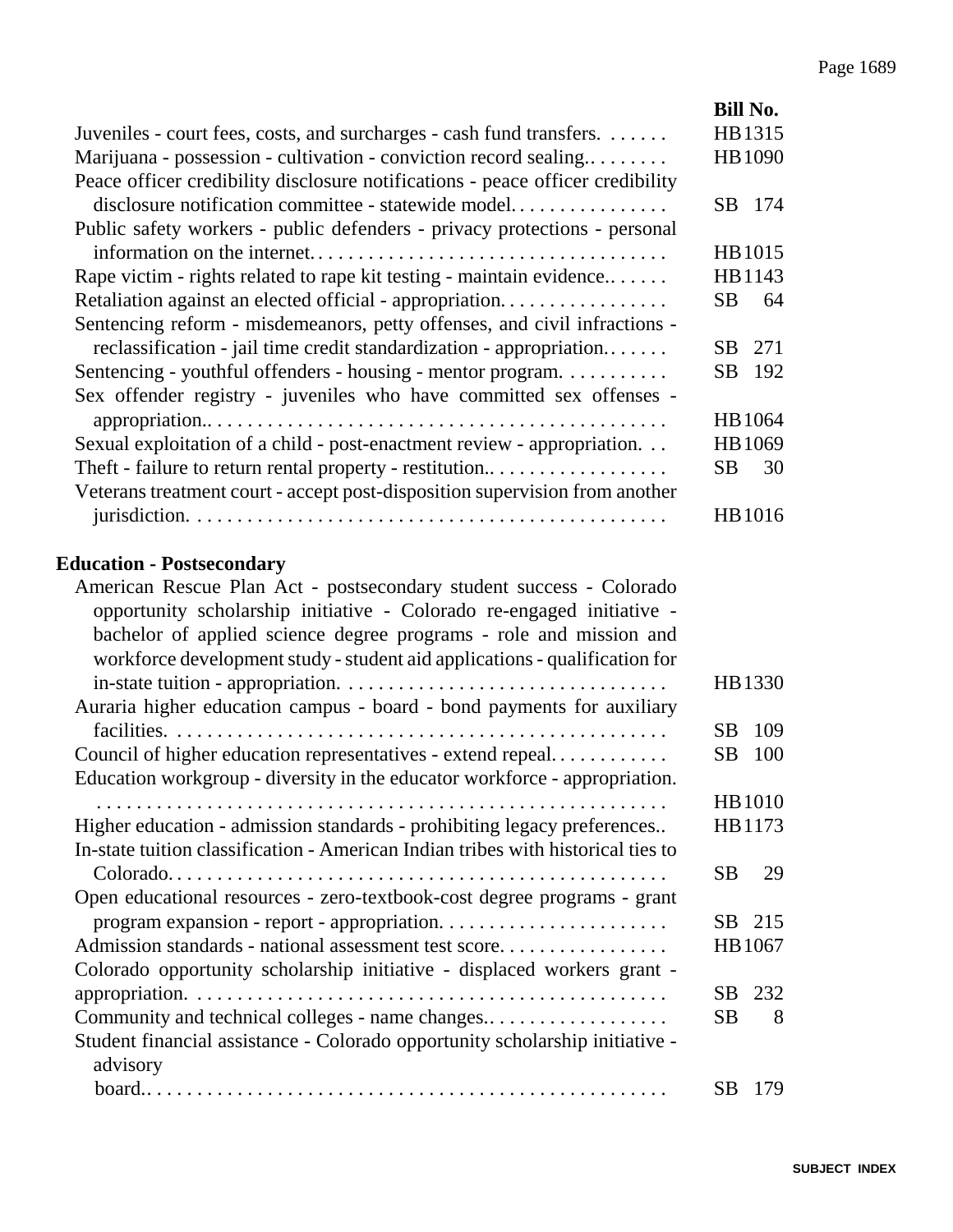|                                                                               | <b>Bill No.</b>  |
|-------------------------------------------------------------------------------|------------------|
|                                                                               | <b>SB</b><br>83  |
| State universities and colleges - accreditation of private colleges and       |                  |
| universities and private occupational schools - appropriation                 | HB1306           |
| State universities and colleges - compensation and representation of student  |                  |
|                                                                               | HB1328           |
| Western Colorado University - board of trustees - student member residency    |                  |
|                                                                               | SB 191           |
|                                                                               |                  |
| <b>Education - Public Schools</b>                                             |                  |
| Bullying - model bullying prevention and education policy - school bullying   |                  |
|                                                                               | HB1221           |
| Cannabis-based medicine at school - required school board policies -          |                  |
| administration by school personnel - legal protection for administration -    |                  |
|                                                                               | <b>SB</b><br>56  |
| Career development success program - top ten industry-recognized              |                  |
|                                                                               | <b>SB</b><br>119 |
| Charter schools - capital construction - moral obligation bond cap increase.  |                  |
|                                                                               | SB<br>157        |
| Colorado high-impact tutoring program - grants to local education providers   |                  |
|                                                                               | HB1234           |
| Colorado READ act - information concerning core and supplemental reading      |                  |
| curricula, reading instructional programs, and intervention reading           |                  |
|                                                                               | 151<br>SB        |
| Educational accountability - state assessments - waivers.                     | HB1161           |
| Educator licensing - alternative principal programs - appropriation           | <b>SB</b><br>58  |
| Educator licensure cash fund - continuous appropriation - reporting.          | SB 206           |
| Educator licensure renewal periods - extensions - appropriation.              | HB1104           |
| Educator pay raise fund - task force creation - ballot measure to increase    |                  |
| state tax                                                                     |                  |
| $revenue \ldots \ldots \ldots$                                                | SB<br>172        |
| Educator workforce - recruitment and retention programs - mental health       |                  |
|                                                                               | SB.<br>185       |
| Extended learning opportunities - COVID-19 learning impacts - local           |                  |
| education providers - combined application, reporting, and evaluation.        | HB1259           |
| Facility schools - work group to develop a sustainable model outside of child |                  |
| welfare system - distribution of payments - appropriation                     | SB<br>274        |
| Fifth-day academic enrichment and support grant program - community-          |                  |
| based nonprofit organizations - rural school districts                        | <b>HB</b> 1006   |
| Financial literacy education - academic standards - resources                 | HB 1200          |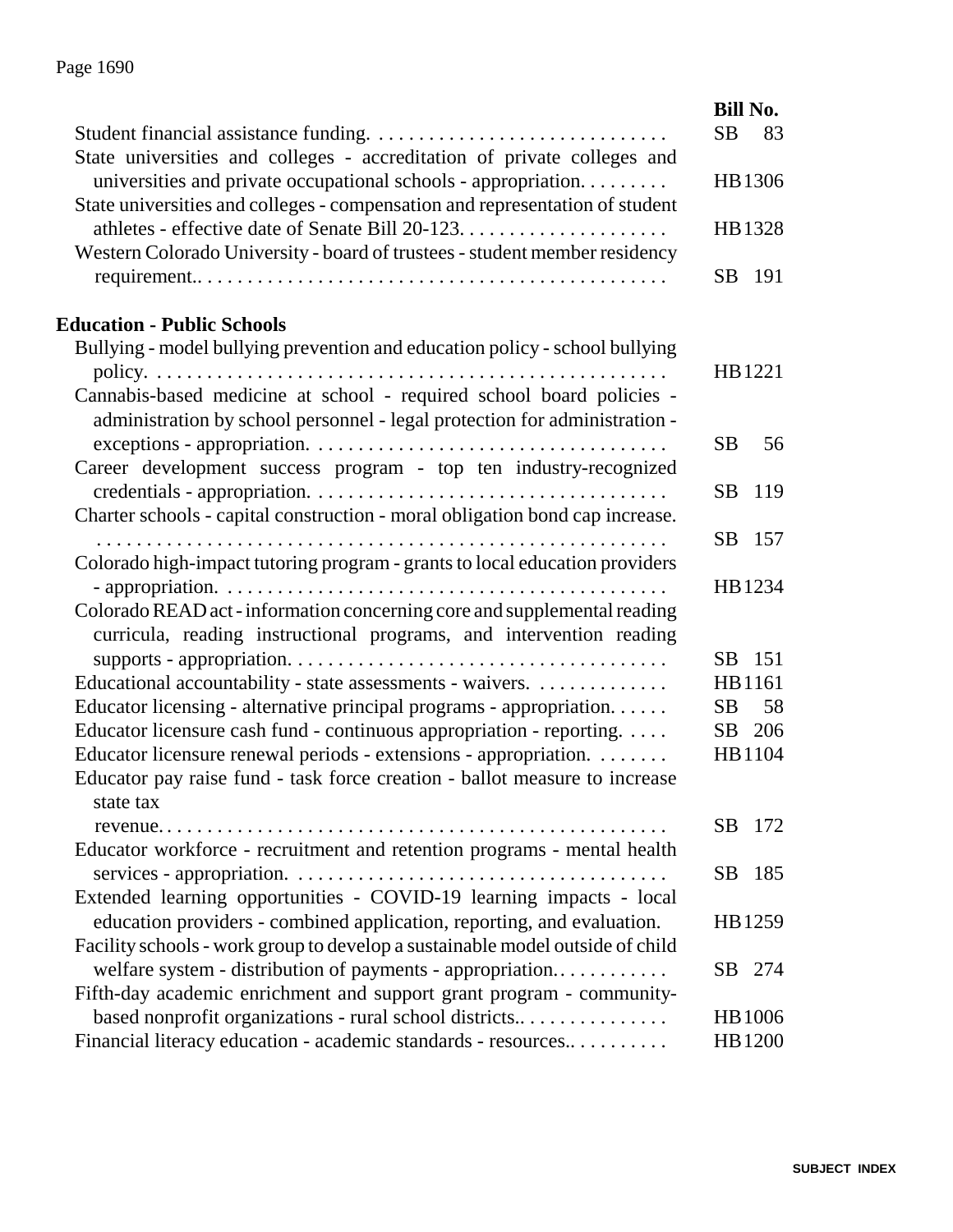|                                                                              | <b>Bill No.</b> |     |
|------------------------------------------------------------------------------|-----------------|-----|
| Funding schools for 2021-22 school year - changes to Public School Finance   |                 |     |
| Act of 1994 - changes to at-risk definition for at-risk formula factor -     |                 |     |
| English language learner formula factor - crimes resulting in denial or      |                 |     |
| suspension of educator license - K-12 programs and local school board        |                 |     |
| deadlines and processes - federal funding for K-12 programs -                |                 |     |
|                                                                              | SB 268          |     |
| Health - seizure disorders - training - individualized seizure action plans. | HB1133          |     |
| High school innovative learning pilot program - fourth-year innovation pilot |                 |     |
|                                                                              | <b>SB</b>       | 106 |
| Legislative interim committee on school finance - contract for poverty study |                 |     |
|                                                                              | HB1325          |     |
| Licensed school psychologists - annual report - appropriation.               | HB1273          |     |
| Media literacy - standards - resource bank                                   | HB 1103         |     |
| Menstrual hygiene products accessibility grant program - appropriation       | SB 255          |     |
|                                                                              | HB 1059         |     |
| Open enrollment - school registration - inbound active duty military         |                 |     |
|                                                                              | HB1217          |     |
| Prohibition on use of American Indian mascots in public schools and public   |                 |     |
| institutions of higher education - fines - capital construction assistance   |                 |     |
|                                                                              | SB              | 116 |
| Public school air quality improvement projects - grants - appropriation      | SB              | 202 |
| READ act - teacher training in literacy - extension                          | HB1129          |     |
| Safe2Tell - attorney general release of information - court order production |                 |     |
|                                                                              | <b>SB</b>       | 81  |
| School districts:                                                            |                 |     |
| Boards of education - member and officer compensation.                       | HB 1055         |     |
| Civics education studies - content standards                                 | <b>SB</b>       | 67  |
| Education support professionals - teaching and learning conditions survey -  |                 |     |
|                                                                              | HB1087          |     |
|                                                                              | HB1112          |     |
| School employee conduct - sexual conduct with students over 18 - crime -     |                 |     |
| pre-employment check - report dismissals or resignations based on sexual     |                 |     |
|                                                                              | SВ              | 17  |
| School finance - mid-year adjustments to total program funding - additional  |                 |     |
|                                                                              | SB              | 53  |
| School finance - total program mill levy - tax credit reduction              | HB1164          |     |
| Special education fiscal advisory committee                                  | SВ              | 104 |
| Statewide accountability systems - audit - appropriations                    | HB1294          |     |
| Student learning recovery - resource bank - supplemental online courses -    |                 |     |
|                                                                              | <b>SB</b>       | 13  |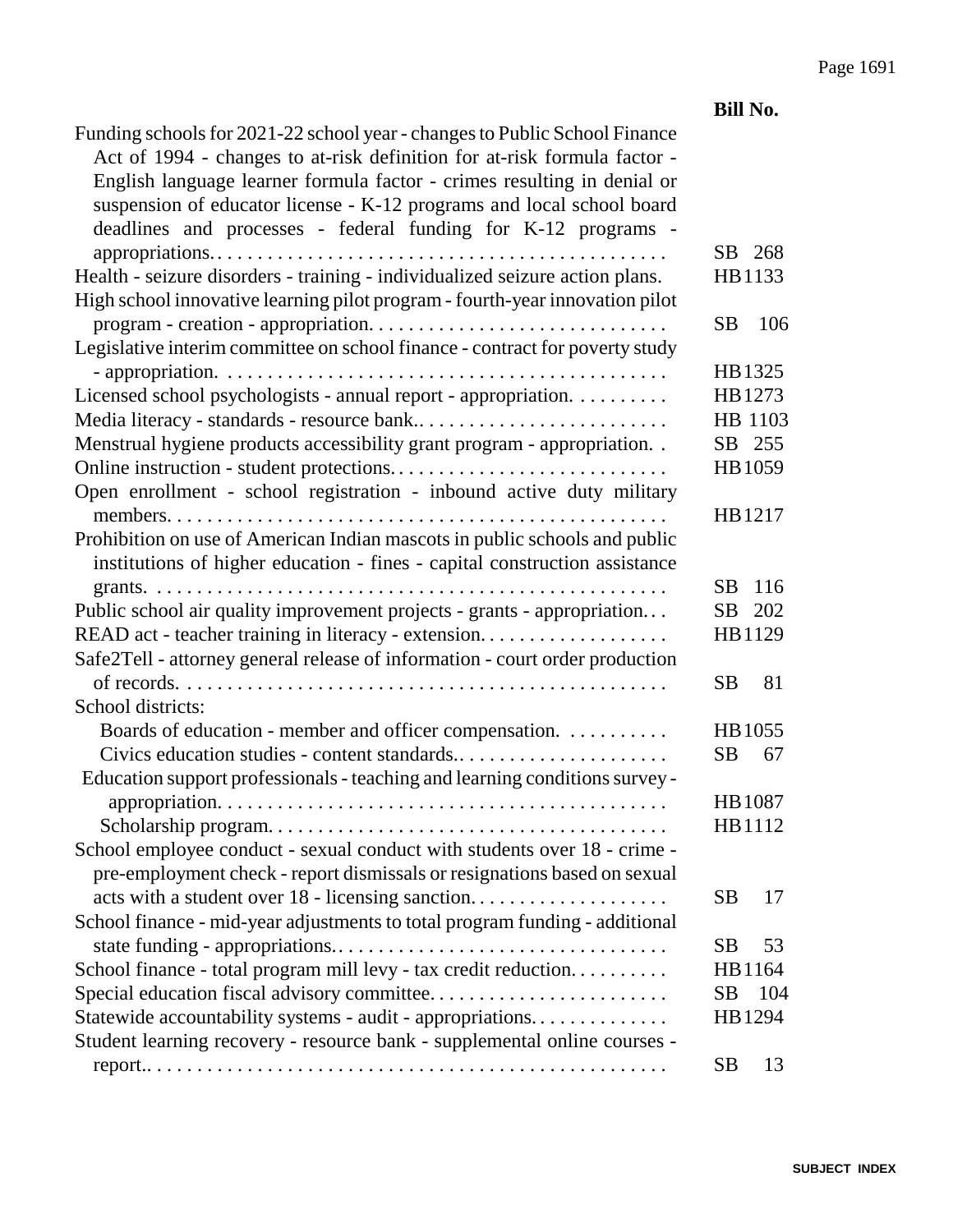|                                                                           | Bill No. |
|---------------------------------------------------------------------------|----------|
| Students in out-of-home placement - education - transportation services - |          |
|                                                                           | SB 117   |

#### **Elections**

| <b>Elections</b>                                                                                                                                                                                                                                                                                  |                 |
|---------------------------------------------------------------------------------------------------------------------------------------------------------------------------------------------------------------------------------------------------------------------------------------------------|-----------------|
| Ability of voters with a disability to request and return a ballot electronically.                                                                                                                                                                                                                |                 |
| Ballot access - candidates - eligibility of candidate for lieutenant governor                                                                                                                                                                                                                     | 188<br>SB.      |
|                                                                                                                                                                                                                                                                                                   | HB 1092         |
| Conduct of elections - voter registration - political party organization - ballot                                                                                                                                                                                                                 | 250<br>SB       |
| Initiatives that change districts revenue - ballot information booklet - ballot                                                                                                                                                                                                                   | HB1321          |
| Multilingual ballot access - establishment of multilingual ballot hotline -<br>duties of the secretary of state, county clerks, and legislative council staff -<br>minority language sample ballots - appropriation.<br>Municipal elections - use of ranked choice voting in a municipal election | HB1011          |
| conducted as part of a coordinated election - voting system certification -                                                                                                                                                                                                                       | HB 1071         |
| Remote participation in political party and vacancy committee meetings.                                                                                                                                                                                                                           | HB 1001         |
| <b>Financial Institutions</b>                                                                                                                                                                                                                                                                     |                 |
| Banks - appraisers - requirement for certification or licensure - exemption                                                                                                                                                                                                                       | HB1293          |
| Student loans - regulation of private lenders, creditors, and collection<br>agencies - rights of cosigners - discharge due to disability - documentation<br>of claim against borrower or cosigner - prohibition of auto-defaults -                                                                |                 |
|                                                                                                                                                                                                                                                                                                   | <b>SB</b><br>57 |
| <b>General Assembly</b>                                                                                                                                                                                                                                                                           |                 |
| Legislative appropriation - adjustment to funding for general assembly -                                                                                                                                                                                                                          |                 |

| Legislative appropriation - adjustment to funding for general assembly -      |                     |
|-------------------------------------------------------------------------------|---------------------|
|                                                                               | SB <sub>2</sub> 244 |
| Legislative audit committee - school capital construction - repeal of annual  |                     |
|                                                                               | SB 198              |
| Legislative audit committee - transfer of funds for gaming cities - repeal of |                     |
|                                                                               | HB1249              |
| Legislative oversight committee - tax policy - associated task force          | HB 1077             |
| Remote participation in legislative proceedings - hearings under the State    |                     |
| Measurement for Accountable, Responsive, and Transparent (SMART)              |                     |
|                                                                               | HB 1003             |

# Page 1692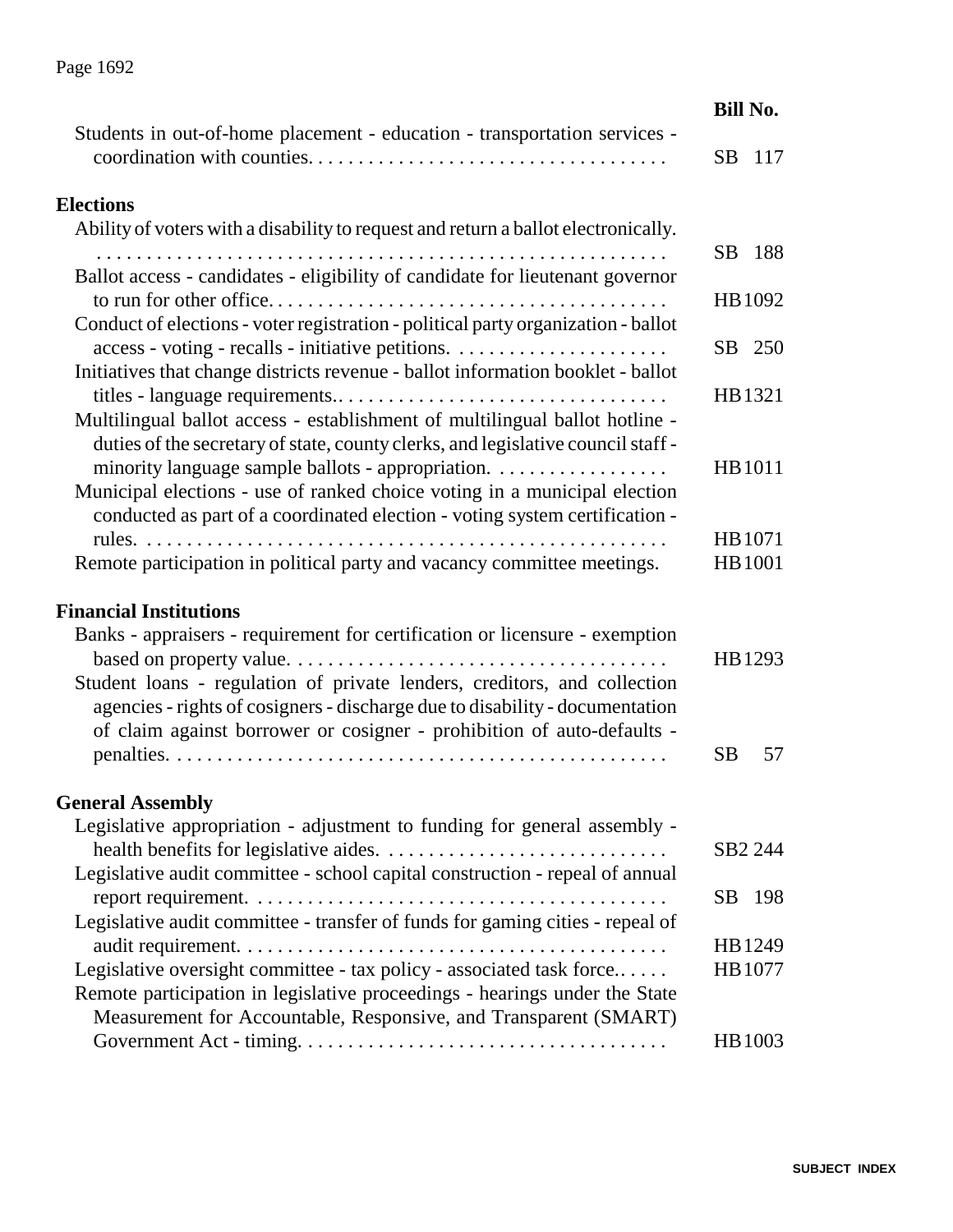| <b>Government - County</b>                                              |         |  |
|-------------------------------------------------------------------------|---------|--|
| County commissioner districts - redistricting - policies and procedures | HB 1047 |  |
|                                                                         | SB 70   |  |

#### **Government - Local**

| County and municipal land use powers - authority to regulate development<br>or redevelopment in order to promote the construction of new affordable<br>housing units - state's rent control statute inapplicable to land use<br>regulation restricting rents on new units where regulation gives choice of |                         |  |
|------------------------------------------------------------------------------------------------------------------------------------------------------------------------------------------------------------------------------------------------------------------------------------------------------------|-------------------------|--|
| options to property owner or land developer and creates alternatives to the<br>construction of new affordable housing on the building site - required                                                                                                                                                      |                         |  |
| action by local governments as a condition of exercising new regulatory                                                                                                                                                                                                                                    |                         |  |
| Forest health projects - additional financing options                                                                                                                                                                                                                                                      | HB1117<br><b>HB1008</b> |  |
| Local authority to regulate firearms - sale, purchase, transfer, or possession                                                                                                                                                                                                                             |                         |  |
| of a firearm, ammunition, or firearm component or accessory - carrying                                                                                                                                                                                                                                     | SB 256                  |  |
| Local government procurement - identification of barriers to entry for                                                                                                                                                                                                                                     |                         |  |
| historically underutilized businesses - pilot program                                                                                                                                                                                                                                                      | HB1168                  |  |
|                                                                                                                                                                                                                                                                                                            | HB1114                  |  |
| Renewable and clean energy infrastructure implementation projects - grants -                                                                                                                                                                                                                               | HB 1253                 |  |
|                                                                                                                                                                                                                                                                                                            | 258<br>SB               |  |
| <b>Government - Special Districts</b>                                                                                                                                                                                                                                                                      |                         |  |
|                                                                                                                                                                                                                                                                                                            | SВ<br>160               |  |
| Front range passenger rail district - creation - boundaries - powers and duties                                                                                                                                                                                                                            |                         |  |

| Front range passenger rail district - creation - boundaries - powers and duties |        |  |
|---------------------------------------------------------------------------------|--------|--|
| - replacement of southwest chief and front range passenger rail                 |        |  |
|                                                                                 | SB 238 |  |
|                                                                                 | HB1278 |  |
| Notice of a call for nomination for special district elections - required       |        |  |
| information on websites of metropolitan districts - special district annual     |        |  |
| reports - exercise of eminent domain powers by metropolitan districts -         |        |  |
| disclosure by owners to purchasers of real property including newly             |        |  |
| constructed residences within metropolitan districts of information relating    |        |  |
|                                                                                 |        |  |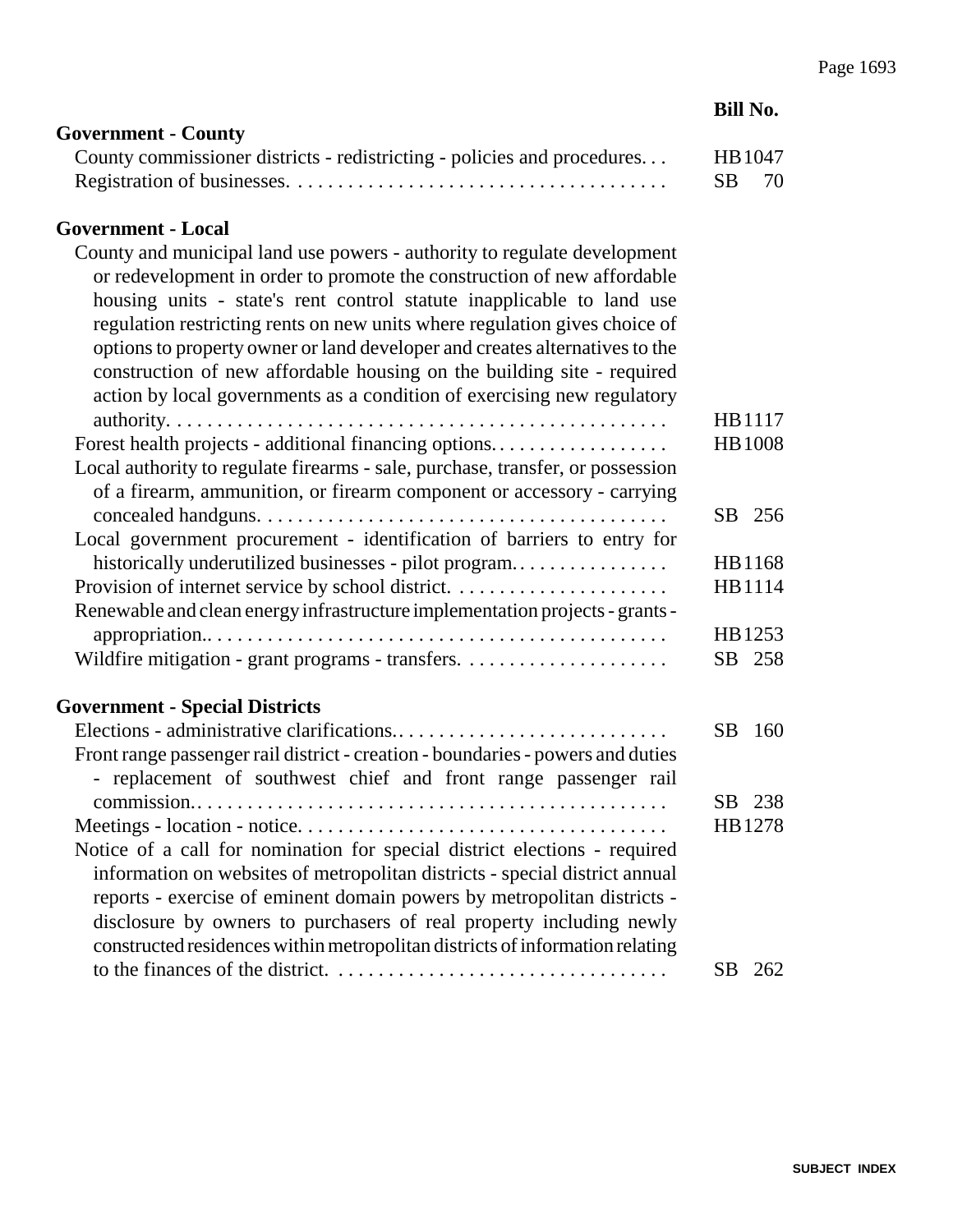| <b>Government - State</b>                                                                                                            |           |       |
|--------------------------------------------------------------------------------------------------------------------------------------|-----------|-------|
| 2020 Colorado Fire Commission Annual Report - implementation of<br>recommendations - updating mutual aid statutes - establishment of |           |       |
| regional and statewide mutual aid system - implementation of Colorado                                                                |           |       |
| coordinated regional mutual aid system - coordination of state agencies for                                                          |           |       |
| resources mobilization plan and emergency operations plans.                                                                          | SB        | - 166 |
| American Rescue Plan Act:                                                                                                            |           |       |
| Affordable housing and home ownership cash fund - creation - uses -                                                                  |           |       |
| required transfer into the fund - task force to make recommendations on                                                              |           |       |
| transformative changes in housing - transfer of money to benefit                                                                     |           |       |
|                                                                                                                                      | HB1329    |       |
| Allocation of federal money - worker training - workforce innovation -                                                               |           |       |
| technical education programs - adult education and literacy<br>career and                                                            |           |       |
| - deadlines to obligate and expend - reporting requirements -                                                                        |           |       |
| appropriation - department of labor and employment authority over state                                                              |           |       |
|                                                                                                                                      | HB1264    |       |
| Behavioral Health Recovery Act - appropriation.                                                                                      | SB 137    |       |
| Broadband deployment - reimbursement program - access to broadband                                                                   |           |       |
| service - income-eligible households - critically underserved areas -                                                                |           |       |
|                                                                                                                                      | <b>SB</b> | 60    |
| Cash fund - creation - recipient fund - companion fund - reporting                                                                   |           |       |
| requirements and conditions - federal fund reporting                                                                                 | SB        | 288   |
| Department of public health and environment - general assembly                                                                       |           |       |
|                                                                                                                                      | SB.       | 243   |
| Diaper distribution program - food pantry assistance grant program -                                                                 |           |       |
|                                                                                                                                      | SB.       | 27    |
| Economic recovery and relief cash fund - creation - for specified uses in                                                            |           |       |
| responding to COVID-19 or its negative economic impacts - transfer to                                                                |           |       |
| economic development fund - interim study task force -                                                                               |           |       |
|                                                                                                                                      | SB 291    |       |
| Local government affordable housing development incentives grant                                                                     |           |       |
| government planning grant program - affordable<br>program - local                                                                    |           |       |
| housing guided toolkit and local officials guide program - adoption of                                                               |           |       |
| policies, procedures, and guidelines for grant funding - required fund                                                               |           |       |
| transfers for funding of grant programs - reports describing<br>grant                                                                |           |       |
| funding - assistance by office of smart growth to local governments for                                                              |           |       |
| critical planning needs                                                                                                              | HB1271    |       |
| Medicaid - home- and community-based services - federal matching funds                                                               |           |       |
| plan - fund - account - transfers<br>- spending                                                                                      | SВ        | 286   |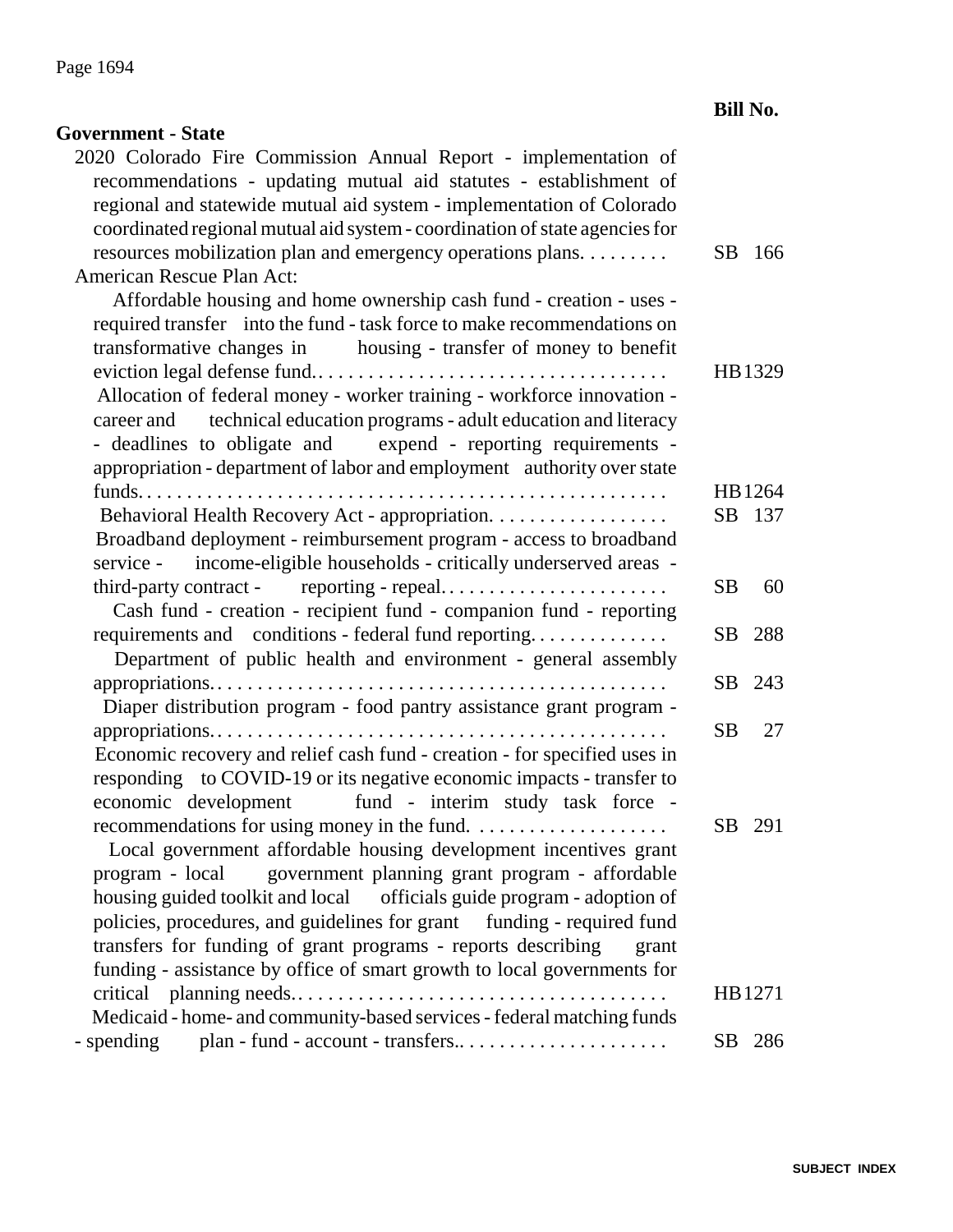|                                                                                                                                                                                                                                                                                                                                                                                                                                                                                                                                          | <b>Bill No.</b>  |
|------------------------------------------------------------------------------------------------------------------------------------------------------------------------------------------------------------------------------------------------------------------------------------------------------------------------------------------------------------------------------------------------------------------------------------------------------------------------------------------------------------------------------------------|------------------|
| Office of information technology - broadband deployment - codification<br>of Colorado broadband office - creation of digital inclusion, broadband<br>stimulus, and interconnectivity grant programs - use of federal stimulus<br>Postsecondary student success - Colorado opportunity scholarship<br>initiative - Colorado re-engaged initiative - bachelor of applied science<br>degree programs - role and mission and workforce development study -<br>student aid applications - qualification for in-state tuition - appropriation. | HB1289           |
| Revenue loss restoration cash fund - creation - transfer from American<br>Rescue Plan Act of 2021 cash fund - allowable uses - allocation for                                                                                                                                                                                                                                                                                                                                                                                            | HB1330           |
| Victims services - domestic violence - sexual assault - violence in general -                                                                                                                                                                                                                                                                                                                                                                                                                                                            | SB 289           |
| Annual public report - money administered by the state to promote                                                                                                                                                                                                                                                                                                                                                                                                                                                                        | SB 292           |
| Anti-discrimination laws - adding prohibitions against gender-based                                                                                                                                                                                                                                                                                                                                                                                                                                                                      | HB 1028          |
| discrimination - gender identity - gender expression<br>Capital construction:                                                                                                                                                                                                                                                                                                                                                                                                                                                            | HB1108           |
| Capitol dome restoration fund - repeal of obsolete fund<br>Excess proceeds from issuance of a lease-purchase agreement under<br><b>Senate Bill</b>                                                                                                                                                                                                                                                                                                                                                                                       | HB1152           |
| 20-219 - transfer to the capital construction fund<br>Transfer from general fund to capital construction fund - capital projects<br>at state                                                                                                                                                                                                                                                                                                                                                                                             | HB1174           |
|                                                                                                                                                                                                                                                                                                                                                                                                                                                                                                                                          | SB.<br>112       |
|                                                                                                                                                                                                                                                                                                                                                                                                                                                                                                                                          | SB<br>224        |
| Capitol complex - park name change - appropriation.                                                                                                                                                                                                                                                                                                                                                                                                                                                                                      | HB1257           |
| Care subfund - extend expenditure and appropriation deadlines<br>Cash fund solvency fund - created - permissible transfers - transfers to                                                                                                                                                                                                                                                                                                                                                                                                | - 178<br>SВ      |
|                                                                                                                                                                                                                                                                                                                                                                                                                                                                                                                                          | 283<br>SВ        |
| Child care facilities - advisory board - licensing                                                                                                                                                                                                                                                                                                                                                                                                                                                                                       | <b>SB</b><br>254 |
| Colorado energy office - weatherization assistance grants.                                                                                                                                                                                                                                                                                                                                                                                                                                                                               | <b>SB</b><br>231 |
|                                                                                                                                                                                                                                                                                                                                                                                                                                                                                                                                          | HB1150           |
| Colorado tourism office - meeting and events incentive program - rebates -                                                                                                                                                                                                                                                                                                                                                                                                                                                               |                  |
|                                                                                                                                                                                                                                                                                                                                                                                                                                                                                                                                          | HB1263           |
| Community revitalization grant program - division of creative industries -                                                                                                                                                                                                                                                                                                                                                                                                                                                               |                  |
| creation or revitalization of mixed-use commercial centers - policies,                                                                                                                                                                                                                                                                                                                                                                                                                                                                   |                  |
| procedures, and guidelines for grant awards - community revitalization                                                                                                                                                                                                                                                                                                                                                                                                                                                                   |                  |
| fund - report on use of money - transfer to DOLA for Colorado main street                                                                                                                                                                                                                                                                                                                                                                                                                                                                |                  |
|                                                                                                                                                                                                                                                                                                                                                                                                                                                                                                                                          | SB<br>252        |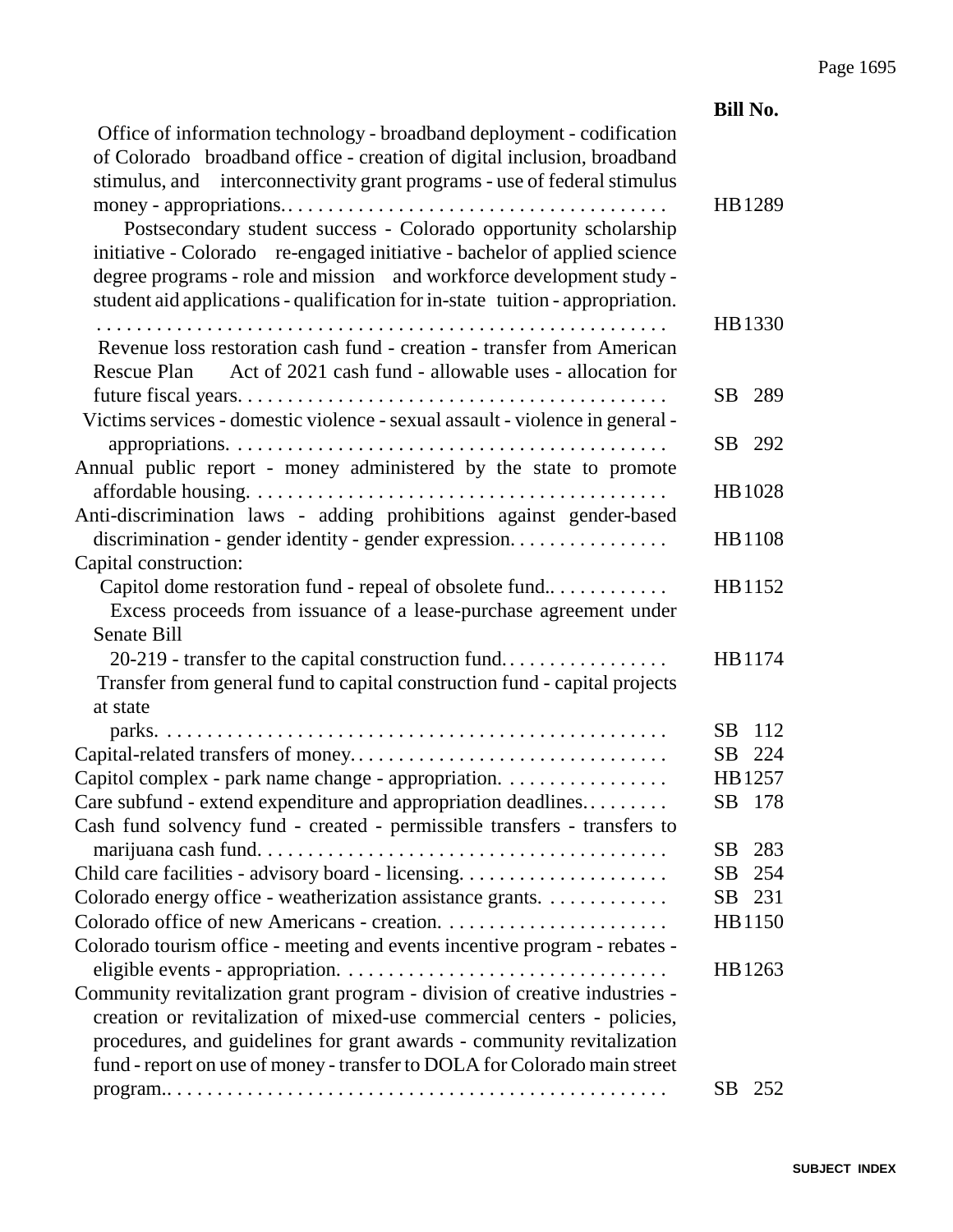### Page 1696

|                                                                                                                                                   | <b>Bill No.</b> |
|---------------------------------------------------------------------------------------------------------------------------------------------------|-----------------|
| Correctional facilities - penal communication providers - penal<br>communications services - data reporting - testing - appropriation             | HB1201          |
| COVID-19 relief programs - small businesses - disproportionately impacted                                                                         |                 |
|                                                                                                                                                   | <b>SB</b><br>1  |
| Creative industries funding - programs to support film, television, and media                                                                     |                 |
| industry - arts relief program - cultural facility programs for historically<br>marginalized and under-resourced communities - appropriations and |                 |
|                                                                                                                                                   | HB1285          |
| Department of local affairs - expansion of justice reinvestment crime                                                                             |                 |
|                                                                                                                                                   | HB1215          |
| Department of personnel - office of the state architect - central authority for                                                                   |                 |
| leasing privately-owned property for state purposes.                                                                                              | HB 1126         |
| Department of revenue - administrative hearings - location of hearings                                                                            | SB 223          |
| Department of transportation - modification of public project contracting                                                                         |                 |
|                                                                                                                                                   | HB1056          |
| Department of transportation - office of the state architect - public projects -                                                                  |                 |
| eligible materials - environmental product declaration.                                                                                           | HB1303          |
| Disability support - license plate auctions - Laura Hershey disability support                                                                    |                 |
|                                                                                                                                                   | 99<br><b>SB</b> |
| DOLA - division of housing - update of statutory functions - collaboration                                                                        |                 |
| with other state agencies - development of incentives to promote the state's                                                                      |                 |
| affordable housing and energy performance objectives - disposition of                                                                             |                 |
|                                                                                                                                                   | HB 1009         |
| Economic development - economic development commission - rural jump-                                                                              |                 |
| start zone grant program - rural jump-start zone grant fund account                                                                               | SB 229          |
| Electronic recording technology board - continuation - modifications.                                                                             | HB1225          |
| Emergency reserve - designation - state emergency reserve cash fund -                                                                             |                 |
|                                                                                                                                                   | SB 227          |
| Evidence-based evaluations - program or practice - budget requests - funding                                                                      |                 |
|                                                                                                                                                   | SB 284          |
| Executive agencies - counties - electronic filing - study                                                                                         | HB1100          |
| Financial empowerment office - creation - duties - council.                                                                                       | SB 148          |
| First responders - peace officers - training on interacting with persons with                                                                     |                 |
|                                                                                                                                                   | HB 1122         |
|                                                                                                                                                   | SB 226          |
|                                                                                                                                                   | 208<br>SB       |
| Governor - appointments to boards and commissions - diversity.                                                                                    | HB1212          |
| Health-care services reserve corps task force - creation - powers and duties -                                                                    |                 |
|                                                                                                                                                   | HB 1005         |
|                                                                                                                                                   |                 |
| Homeland security and all-hazards senior advisory committee - continuation                                                                        |                 |
|                                                                                                                                                   | SB<br>144       |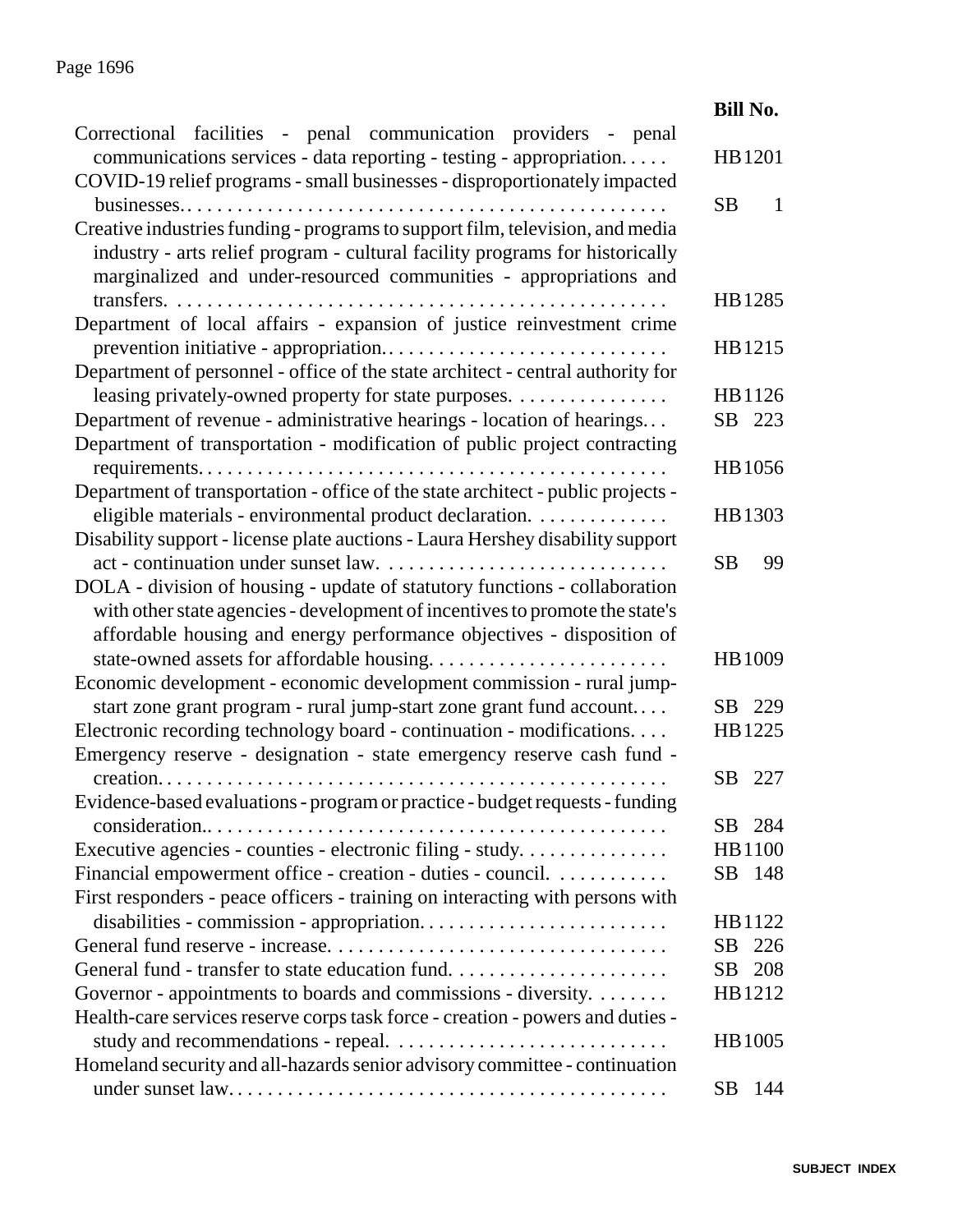|                                                                                                                                                                                                                                                                                                             | <b>Bill No.</b> |
|-------------------------------------------------------------------------------------------------------------------------------------------------------------------------------------------------------------------------------------------------------------------------------------------------------------|-----------------|
| Housing - rental assistance and tenancy support service programs - rental,<br>acquisition, and renovation of underutilized hotels, underutilized motels,<br>and other underutilized properties grant program - emergency direct                                                                             |                 |
|                                                                                                                                                                                                                                                                                                             | 242<br>SB       |
| Interstate compact - audiology - speech-language pathology - criminal                                                                                                                                                                                                                                       |                 |
|                                                                                                                                                                                                                                                                                                             | 21<br><b>SB</b> |
| Interstate compact - occupational therapy licensure - provisional licenses -                                                                                                                                                                                                                                |                 |
| rules.                                                                                                                                                                                                                                                                                                      | HB1279          |
| Legal services - immigration legal defense fund - appropriation.<br>Limitation on aggregate fees or charges levied by the state or other political<br>subdivisions - installation of active solar energy system - different fee<br>limits for residential and commercial permits - recovery of governmental | HB1194          |
| body's actual costs - extension of repeal date                                                                                                                                                                                                                                                              | HB1284          |
| Limited gaming - limited gaming control commission - membership -                                                                                                                                                                                                                                           |                 |
| registered electors from Gilpin and Teller counties                                                                                                                                                                                                                                                         | SB 155          |
| Manufactured housing - factory built structures - installers and sellers -                                                                                                                                                                                                                                  |                 |
|                                                                                                                                                                                                                                                                                                             | HB1019          |
| Natural disaster mitigation - enterprise - fee - natural disaster mitigation                                                                                                                                                                                                                                |                 |
| grants - local government natural disaster technical assistance                                                                                                                                                                                                                                             | HB1208          |
| Office of economic development:                                                                                                                                                                                                                                                                             |                 |
| Colorado startup loan program - creation - appropriation                                                                                                                                                                                                                                                    | HB1288          |
|                                                                                                                                                                                                                                                                                                             | HB1223          |
| Revolving loan program to assist transitions of businesses to employee-                                                                                                                                                                                                                                     |                 |
| owned businesses - eligibility criteria - loan terms.                                                                                                                                                                                                                                                       | HB1241          |
| Small business accelerated growth program - appropriation                                                                                                                                                                                                                                                   | SB 241          |
| Office of information technology - broadband deployment board transfer -                                                                                                                                                                                                                                    |                 |
| board membership changes - request for proposal process for critically                                                                                                                                                                                                                                      |                 |
| unserved areas - data mapping - appropriation transfer                                                                                                                                                                                                                                                      | HB1109          |
| Office of information technology - technology risk prevention and response                                                                                                                                                                                                                                  |                 |
| fund - increase amount available for transfer between certain items of                                                                                                                                                                                                                                      |                 |
|                                                                                                                                                                                                                                                                                                             | SB<br>287       |
| Open meetings law - Colorado Open Records Act - identification of finalists                                                                                                                                                                                                                                 |                 |
| for chief executive positions - limiting public inspection of application                                                                                                                                                                                                                                   |                 |
|                                                                                                                                                                                                                                                                                                             | HB1051          |
| Open meetings law - electronic mail communication.                                                                                                                                                                                                                                                          | HB 1025         |
|                                                                                                                                                                                                                                                                                                             | 107<br>SВ       |
| PERA payment cash fund - creation - transfer from general fund                                                                                                                                                                                                                                              | SB<br>228       |
| Personal identifying information - limitations on collection and sharing of                                                                                                                                                                                                                                 |                 |
| information by state agencies - access to agency records - record keeping                                                                                                                                                                                                                                   |                 |
| and reporting - data                                                                                                                                                                                                                                                                                        |                 |
|                                                                                                                                                                                                                                                                                                             | SВ<br>131       |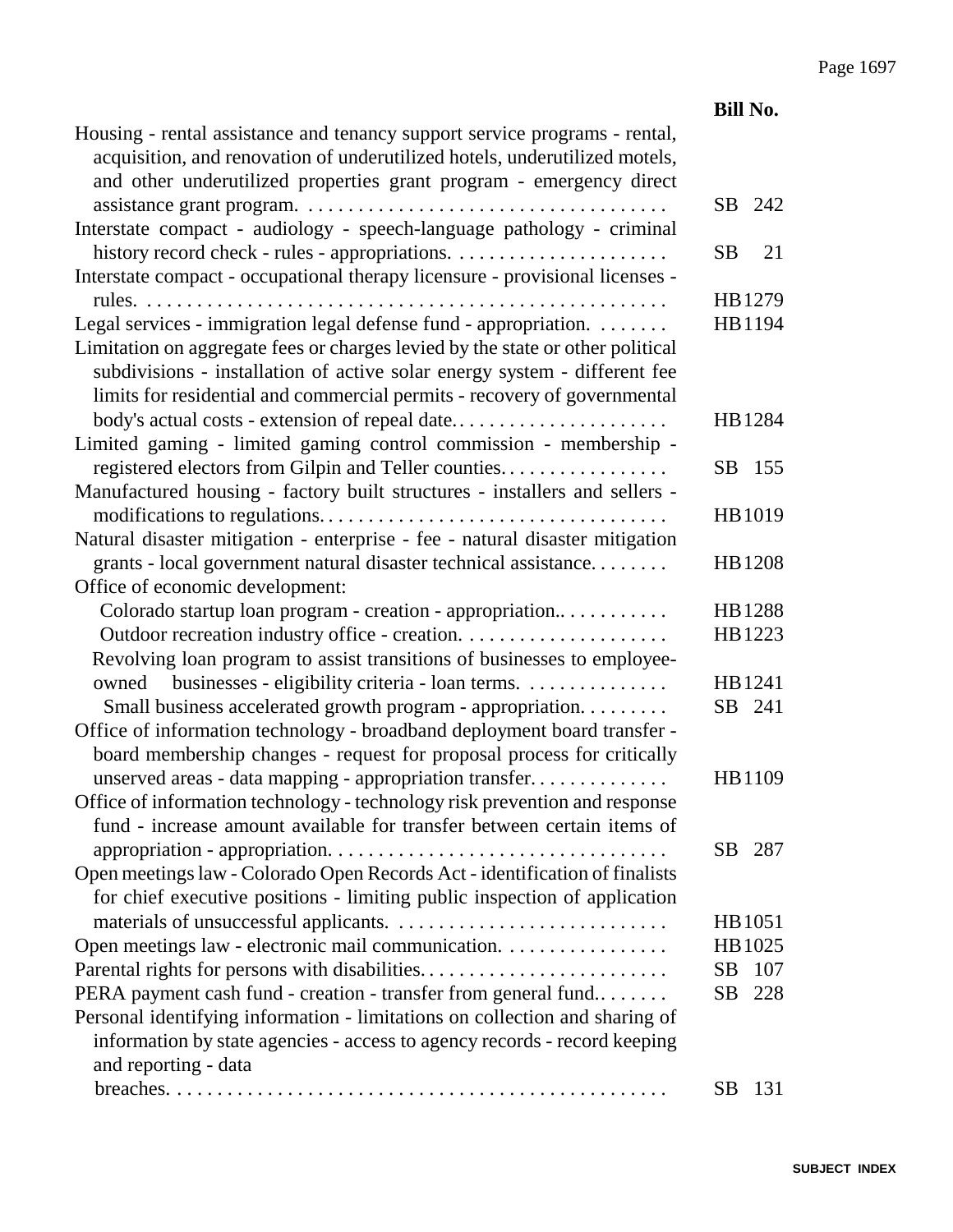|                                                                                                                                                      | <b>Bill No.</b>             |
|------------------------------------------------------------------------------------------------------------------------------------------------------|-----------------------------|
| Personally identifiable information - state agencies - advisory group - report.                                                                      |                             |
| Persons with disabilities - accessibility to government information                                                                                  | HB1111                      |
|                                                                                                                                                      | HB1110                      |
| Pharmacy benefits manager for state employee group benefit plans -                                                                                   | HB1237                      |
| Police accountability - body-worn camera operations - data reporting -<br>certification sanctions - peace officer whistle blower protection - civil  |                             |
| action for misconduct against Colorado state patrol - due process P.O.S.T.<br>board complaints - peace officer misconduct database - media access to |                             |
| encrypted radio communications - no-knock entry warrants and forced<br>entry study group - evidenced-based policing best practices study -           |                             |
| Public contracts - change term illegal alien to worker without authorization.                                                                        | HB 1250                     |
|                                                                                                                                                      | HB 1075                     |
| Public projects - temporary modifications to prevailing rate requirements.                                                                           | HB1319                      |
| Public safety - fire prevention and control - wildland fire services -                                                                               |                             |
|                                                                                                                                                      | <b>SB</b><br>12             |
| Real property - legislative jurisdictions - Colorado and the United States -                                                                         |                             |
|                                                                                                                                                      | <b>SB</b><br>$\overline{4}$ |
| Revised Uniform Unclaimed Property Act - financial organization loyalty                                                                              |                             |
| card - presumption of abandonment for deposits - administrator reporting                                                                             |                             |
|                                                                                                                                                      | SB<br>121                   |
| Rural economic development initiative grant program - appropriation -                                                                                |                             |
| continuation of "Rural Economic Advancement of Colorado Towns                                                                                        |                             |
|                                                                                                                                                      | SB 204                      |
|                                                                                                                                                      | 110<br><b>SB</b>            |
|                                                                                                                                                      | HB1320                      |
| Small business COVID-19 grant program - award criteria - appropriation.                                                                              | HB1302                      |
| State accounts - replacement of the term lease purchase agreement in the                                                                             |                             |
|                                                                                                                                                      | HB1316                      |
| State debt collection - repeal central collection services section -                                                                                 | 55                          |
|                                                                                                                                                      | <b>SB</b>                   |
| State forest service - forest restoration and wildfire risk mitigation grant                                                                         |                             |
| program - modifications to grant limit and project requirements                                                                                      | SB 221                      |
| State government - eligibility for public opportunities - no verification of                                                                         |                             |
|                                                                                                                                                      | SB.<br>199                  |
| State government - public safety - fire prevention and control - fireworks -                                                                         |                             |
|                                                                                                                                                      | HB1235                      |
| State highway fund - appropriation to department of natural resources -                                                                              |                             |
| continuous appropriation for the highway avalanche safety program.                                                                                   | SB<br>219                   |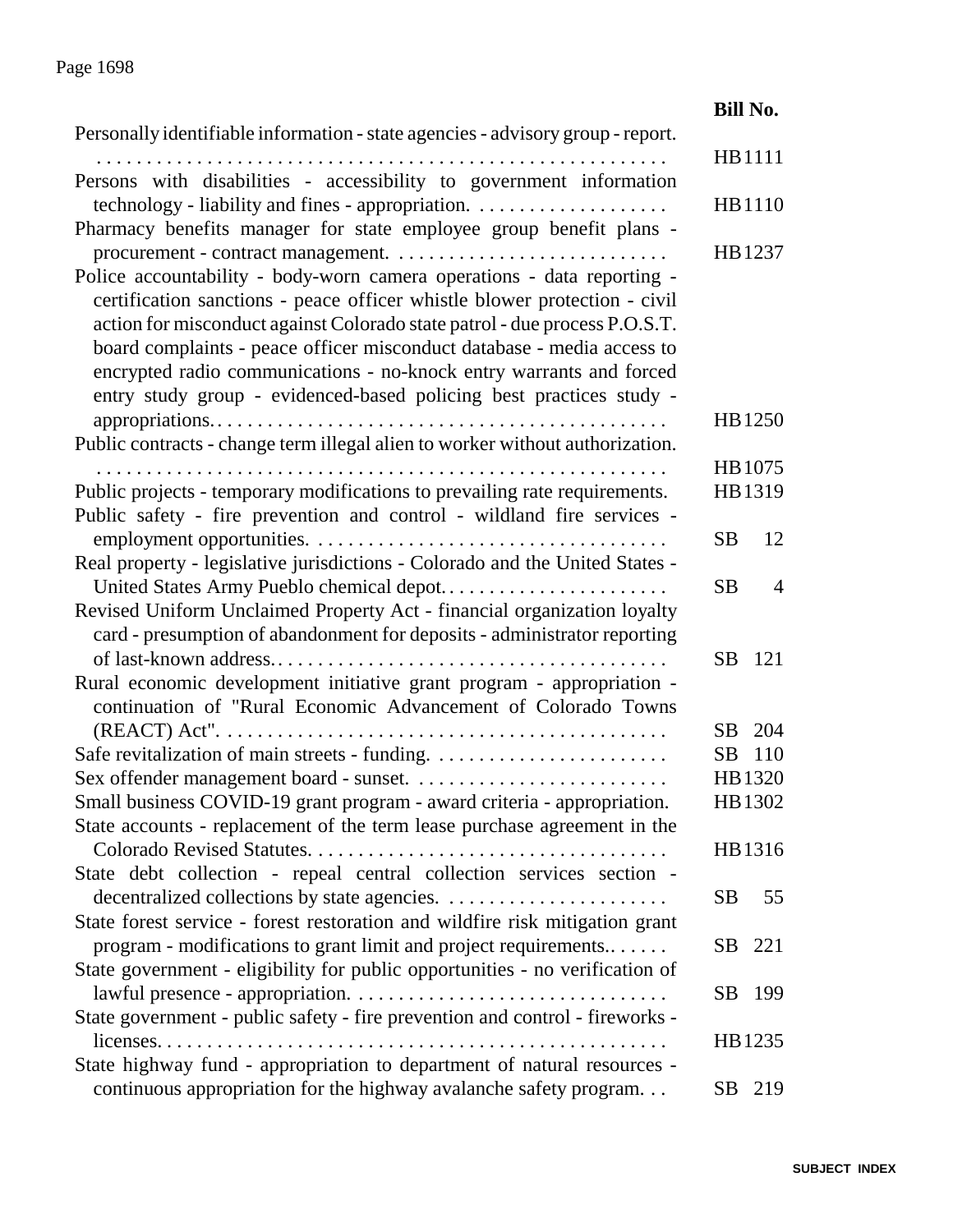|                                                                                                                                    | <b>Bill No.</b>  |
|------------------------------------------------------------------------------------------------------------------------------------|------------------|
|                                                                                                                                    | SB<br>24         |
| State information technology - modernization of statutes.                                                                          | HB1236           |
| State recovery audit program - appropriation - repeal                                                                              | SB 222           |
| Statewide internet portal authority - internet portal development - internet                                                       |                  |
| portal integrator - competitive solicitation methods                                                                               | SB<br>-141       |
| Statewide internet search interface - rule-making proceedings - deadline to                                                        |                  |
|                                                                                                                                    | HB1230           |
| Transfer - from marijuana tax cash fund to public school capital construction                                                      |                  |
|                                                                                                                                    | 207<br>SB        |
| Transfer of money from general fund to Colorado firefighting air corps fund                                                        |                  |
| - purchase of fire hawk helicopter - leasing of other aviation resources for                                                       |                  |
| wildfire mitigation - use of wildfire emergency preparedness fund to                                                               |                  |
|                                                                                                                                    | <b>SB</b><br>113 |
| Transfers - general fund to small communities water and wastewater grant                                                           |                  |
| fund and off-highway vehicle recreation fund                                                                                       | SB<br>225        |
| Transfers to general fund from repealed cash funds.                                                                                | <b>SB</b><br>209 |
| Transfers to severance tax operational fund from cash funds that support                                                           |                  |
| grant                                                                                                                              | SB<br>220        |
| U visa certification requirements - factors for consideration - completion                                                         |                  |
|                                                                                                                                    | <b>HB</b> 1060   |
| Unused state-owned real property - inventory - seek proposals to construct                                                         |                  |
| affordable housing, child care, public schools, residential mental and                                                             |                  |
| behavioral health care, or to place renewable energy facilities on unused                                                          |                  |
| state-owned real property where suitable - approval by capital                                                                     |                  |
|                                                                                                                                    | HB1274           |
| Verification of lawful presence - housing benefit exception                                                                        | HB 1054          |
| Victim compensation - victims of strangulation - cooperation with law                                                              |                  |
|                                                                                                                                    | HB1165           |
|                                                                                                                                    |                  |
| <b>Health and Environment</b>                                                                                                      |                  |
| Advisory committees - healthcare-associated infections and antimicrobial                                                           |                  |
| resistance advisory committee - continuation under sunset law                                                                      | SВ<br>93         |
| American Rescue Plan Act - department of public health and environment -                                                           |                  |
|                                                                                                                                    | SB 243           |
|                                                                                                                                    | HB1115           |
| Covered air toxics - covered facilities - fenceline monitoring - community                                                         |                  |
| monitoring - notification thresholds - appropriation.<br>Disaster preparedness and behavioral health - community behavioral health | HB1189           |
| disaster preparedness and response program - appropriation                                                                         | HB1281           |
|                                                                                                                                    |                  |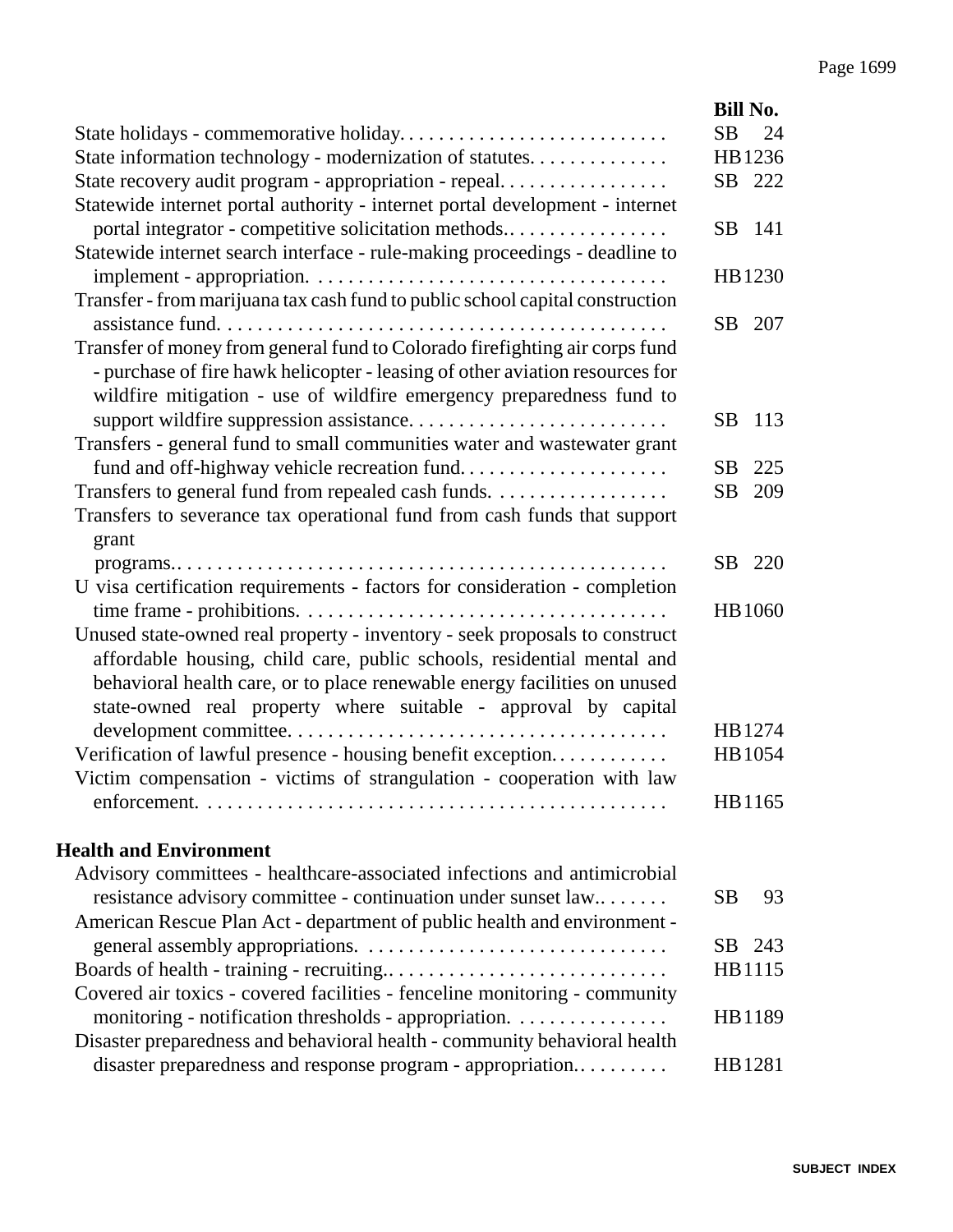|                                                                                                                                                                                                                                                                                                                    | <b>Bill No.</b>  |
|--------------------------------------------------------------------------------------------------------------------------------------------------------------------------------------------------------------------------------------------------------------------------------------------------------------------|------------------|
| Energy use in buildings - benchmarking requirements - performance<br>standards - rules - energy performance contract requirements                                                                                                                                                                                  | HB1286           |
| Environmental justice - disproportionately impacted communities -<br>engagement - task force - ombudsperson - advisory board - sunset review -                                                                                                                                                                     |                  |
| greenhouse gas emission reductions - appropriation.<br>Geriatric advanced practice providers - eligibility to participate in loan                                                                                                                                                                                  | HB1266           |
| repayment program if practice in health professional shortage area -                                                                                                                                                                                                                                               |                  |
|                                                                                                                                                                                                                                                                                                                    | SB.<br>158       |
| Health disparities and community grant program - expansion - grant award<br>criteria - assessment and report concerning health disparities and inequities<br>- collaboration with state agencies - health equity commission - strategic<br>plan to address social determinants of health - commission membership - |                  |
|                                                                                                                                                                                                                                                                                                                    | 181<br><b>SB</b> |
| Health insurance - cost-sharing benefits for nonpharmacological treatment -                                                                                                                                                                                                                                        |                  |
| coverage for atypical opioid - carrier contracts with physical therapists,<br>occupational therapists, chiropractors, acupuncturists - continuation of                                                                                                                                                             |                  |
| prescribing limitations for opioids - regulatory board<br>rules for                                                                                                                                                                                                                                                |                  |
| benzodiazepine prescriptions - prescriptions drug monitoring program -                                                                                                                                                                                                                                             |                  |
| queries - expansion - sharing prescription drug information - center for                                                                                                                                                                                                                                           |                  |
| research into substance use disorder prevention, treatment, and recovery                                                                                                                                                                                                                                           |                  |
| support strategies continuing education activities - office of behavioral                                                                                                                                                                                                                                          |                  |
| health collaboration concerning evidence-based prevention practices -                                                                                                                                                                                                                                              |                  |
|                                                                                                                                                                                                                                                                                                                    | HB1276           |
| Ketamine - law enforcement presence - EMS provider restrictions on<br>administration - duty to report - duty to intervene - emergency medical                                                                                                                                                                      |                  |
| practice advisory council - report - appropriation.                                                                                                                                                                                                                                                                | HB1251           |
| Kidney disease prevention and education task force - creation - powers and                                                                                                                                                                                                                                         |                  |
|                                                                                                                                                                                                                                                                                                                    | HB1171           |
| Maternal health - labor and delivery services - provider reimbursement -<br>provider requirements - birth certificate worksheet form - department of<br>public health and environment maternal health data - department of health                                                                                  |                  |
| care policy and financing postpartum medical benefits - appropriations.                                                                                                                                                                                                                                            | SВ<br>194        |
| Necessary document program - continuation - appropriation.                                                                                                                                                                                                                                                         | 18<br>SB         |
| Nursing home penalty cash fund - modifications to administration.                                                                                                                                                                                                                                                  | <b>SB</b><br>128 |
| Opiate antagonists - bulk purchase - standing orders and protocols - eligible                                                                                                                                                                                                                                      |                  |
|                                                                                                                                                                                                                                                                                                                    | <b>SB</b><br>122 |
| Organ transplants - discrimination by health-care providers and transplant                                                                                                                                                                                                                                         |                  |
| decision makers based on disability prohibited - treatment or service for                                                                                                                                                                                                                                          |                  |
| organ transplant - civil actions for injunctive and equitable relief                                                                                                                                                                                                                                               |                  |
| authorized - health care coverage for organ transplant.                                                                                                                                                                                                                                                            | HB1169           |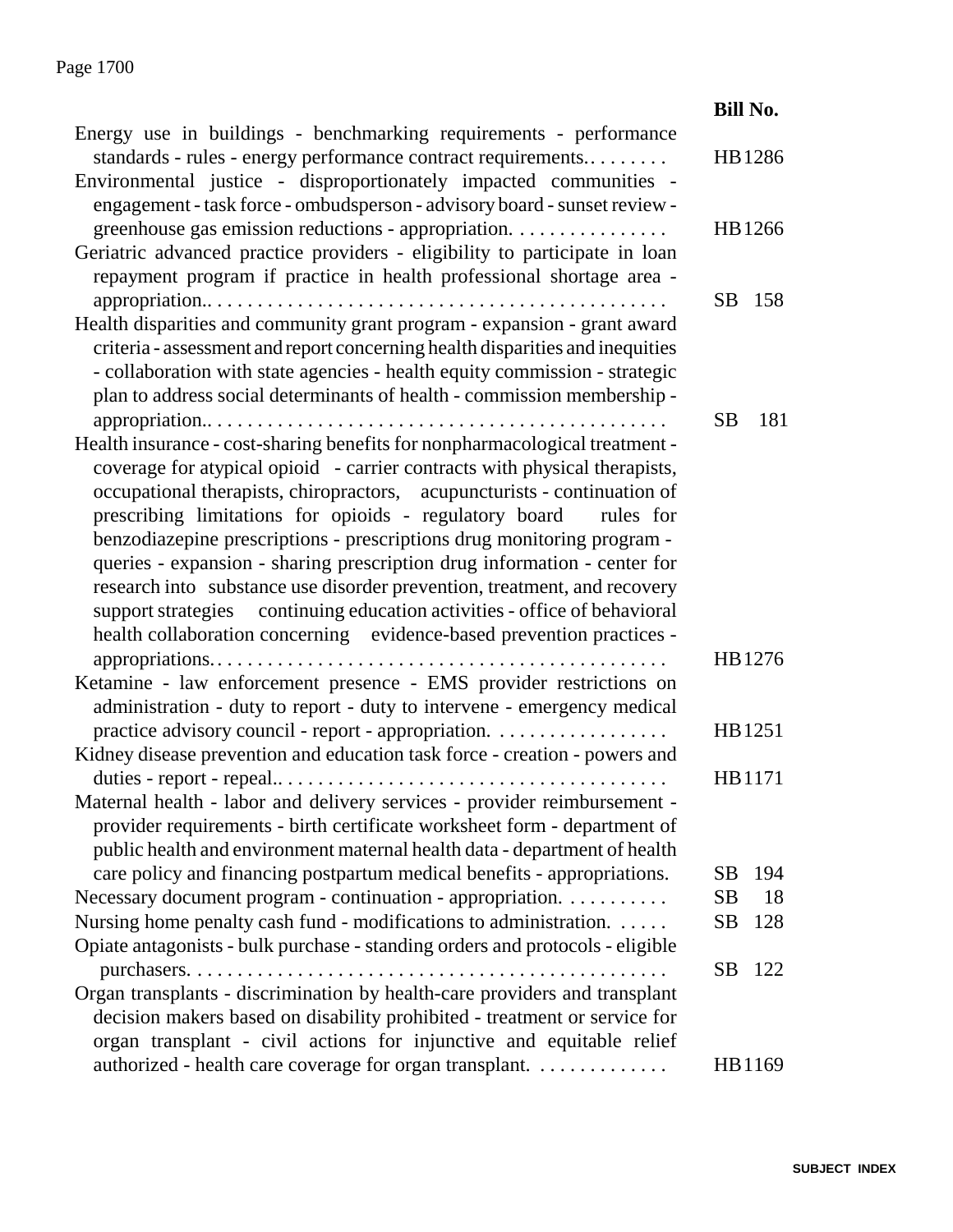|                                                                              | <b>Bill No.</b> |        |
|------------------------------------------------------------------------------|-----------------|--------|
| Powers and duties of department - dispensation of payments under contracts   |                 |        |
|                                                                              | HB1247          |        |
| Public health workers - prohibition on dissemination of personal information |                 |        |
| over the internet- creation of misdemeanor crime - public records            | HB1107          |        |
| Single-use plastic product regulation - carryout bags - bag fee - expanded   |                 |        |
| polystyrene products - prohibitions on use - local government preemption     |                 |        |
|                                                                              |                 | HB1162 |
| Suicide - prevention, intervention, postvention                              | HB1119          |        |
| Violence prevention - office of gun violence prevention - public awareness - |                 |        |
| gun violence intervention grants - resource bank - appropriation.            |                 | HB1299 |
| <b>Health Care Policy and Financing</b>                                      |                 |        |
| American Rescue Plan Act - medicaid - home- and community-based              |                 |        |
| services - federal matching funds - spending plan - fund - account -         |                 |        |
|                                                                              | SB              | 286    |
| Canadian prescription drug importation program - expansion of program to     |                 |        |
|                                                                              | <b>SB</b>       | 123    |
| Comprehensive care coordination and treatment training model for persons     |                 |        |
| who work with persons with intellectual and developmental disabilities -     |                 |        |
|                                                                              | HB1166          |        |
| Discounted health-care services - screening - impermissible extraordinary    |                 |        |
| collection actions - patient rights - appropriation                          | HB1198          |        |
|                                                                              |                 | HB1190 |
| Health care - use of increased federal participation - appropriation         |                 |        |
|                                                                              | SB 213          |        |
| Home- and community-based services waiver - elderly, blind, and disabled -   |                 |        |
|                                                                              | SB              | 210    |
| Hospice providers - residential services - state-only payments -             |                 |        |
|                                                                              | SB 214          |        |
| Long-term services and supports - redesigned case management system          | HB1187          |        |
| Maternal health - labor and delivery services - provider reimbursement -     |                 |        |
| provider requirements - birth certificate worksheet form - department of     |                 |        |
| public health and environment maternal health data - department of health    |                 |        |
| care policy and financing postpartum medical benefits - appropriations.      | SB              | 194    |
| Medicaid audits - provider records - notification requirements prior to      |                 |        |
| commencing                                                                   |                 |        |
|                                                                              | <b>SB</b>       | 22     |
| Medicaid:                                                                    |                 |        |
| Expansion of complementary or alternative medicine pilot program -           |                 |        |
|                                                                              | <b>SB</b>       | 38     |
| Family planning services - appropriation                                     | <b>SB</b>       | 25     |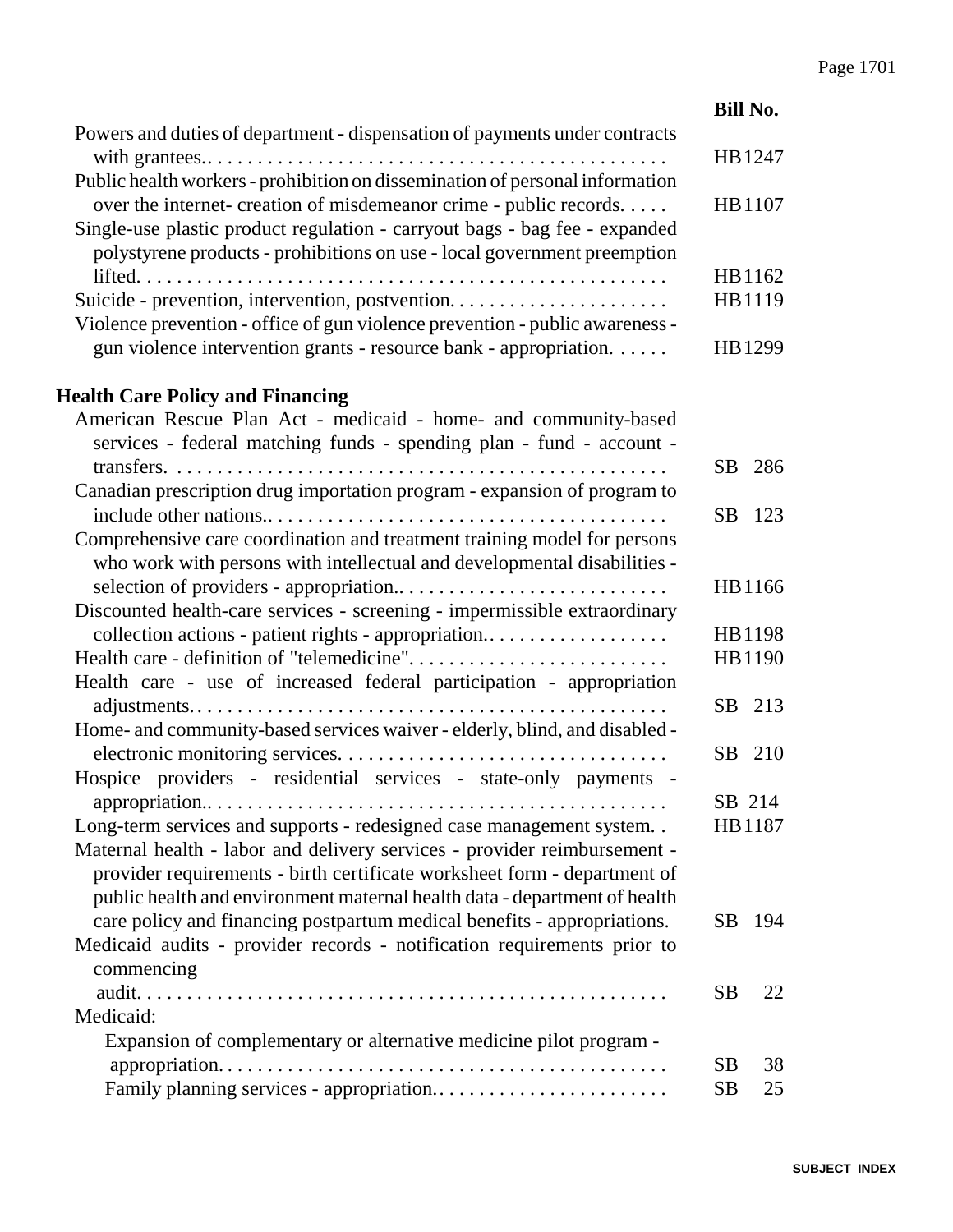#### **Bill No.** Nonmedical and nonemergency medical transportation services appropriations adjustments.. . . . . . . . . . . . . . . . . . . . . . . . . . . . . . HB1206 Nursing facility providers - demonstration of need. . . . . . . . . . . . . . . . . HB1227 Public funds - medically necessary services performed by licensed provider.. . . . . . . . . . . . . . . . . . . . . . . . . . . . . . . . . . . . . . . . . . . . . . . . . . SB 142 Reimbursement for pharmacist services - extended-release injectable medications - reimbursement as pharmacy benefit or medical benefit appropriation.. . . . . . . . . . . . . . . . . . . . . . . . . . . . . . . . . . . . . . . . . . . . . . HB1275 Telemedicine - delivery of services. . . . . . . . . . . . . . . . . . . . . . . . . . . . HB1256 Medical assistance program - adult dental benefit - appropriation. . . . . . . SB 211 Preventive health services - screening and counseling for sexually transmitted infections - preventive care for minors - family planning services - appropriation. . . . . . . . . . . . . . . . . . . . . . . . . . . . . . . . . . . . . . SB 16 Primary care services - increased federal financial participation......... SB 212 Reproductive health care program - one-year supply of contraceptive methods - appropriation. . . . . . . . . . . . . . . . . . . . . . . . . . . . . . . . . . . . . . SB 9 **Human Services - Behavioral Health** 988 crisis hotline enterprise - creation - surcharge on service users - prepaid wireless surcharge - intervention services - crisis care coordination appropriation.. . . . . . . . . . . . . . . . . . . . . . . . . . . . . . . . . . . . . . . . . . . . . . SB 154 Behavioral health administration - creation - timeline - plan.. . . . . . . . . . . HB1097 Behavioral Health Recovery Act - American Rescue Plan Act appropriation.. . . . . . . . . . . . . . . . . . . . . . . . . . . . . . . . . . . . . . . . . . . . . . SB 137 Community transition specialist program. . . . . . . . . . . . . . . . . . . . . . . . . . HB1130 Comprehensive care coordination and treatment training model for persons who work with persons with intellectual and developmental disabilities selection of providers - appropriation.. . . . . . . . . . . . . . . . . . . . . . . . . . . HB1166 Medical assistance program reimbursements - recovery support services organizations - peer support professional services - appropriation. . . . . HB1021 Peace officers behavioral health support and community partnerships grant program - expansion - appropriation. . . . . . . . . . . . . . . . . . . . . . . . . . . . HB1030 Transportation services - behavioral health crises - licensing - secure transportation benefit - appropriation.. . . . . . . . . . . . . . . . . . . . . . . . . . . HB1085 Youth mental health services - access to services - provider reimbursement appropriation.. . . . . . . . . . . . . . . . . . . . . . . . . . . . . . . . . . . . . . . . . . . . . . HB1258 **Human Services - Social Services**

| 2-1-1 statewide human services referral system - referrals for behavioral |        |  |
|---------------------------------------------------------------------------|--------|--|
|                                                                           | SB 239 |  |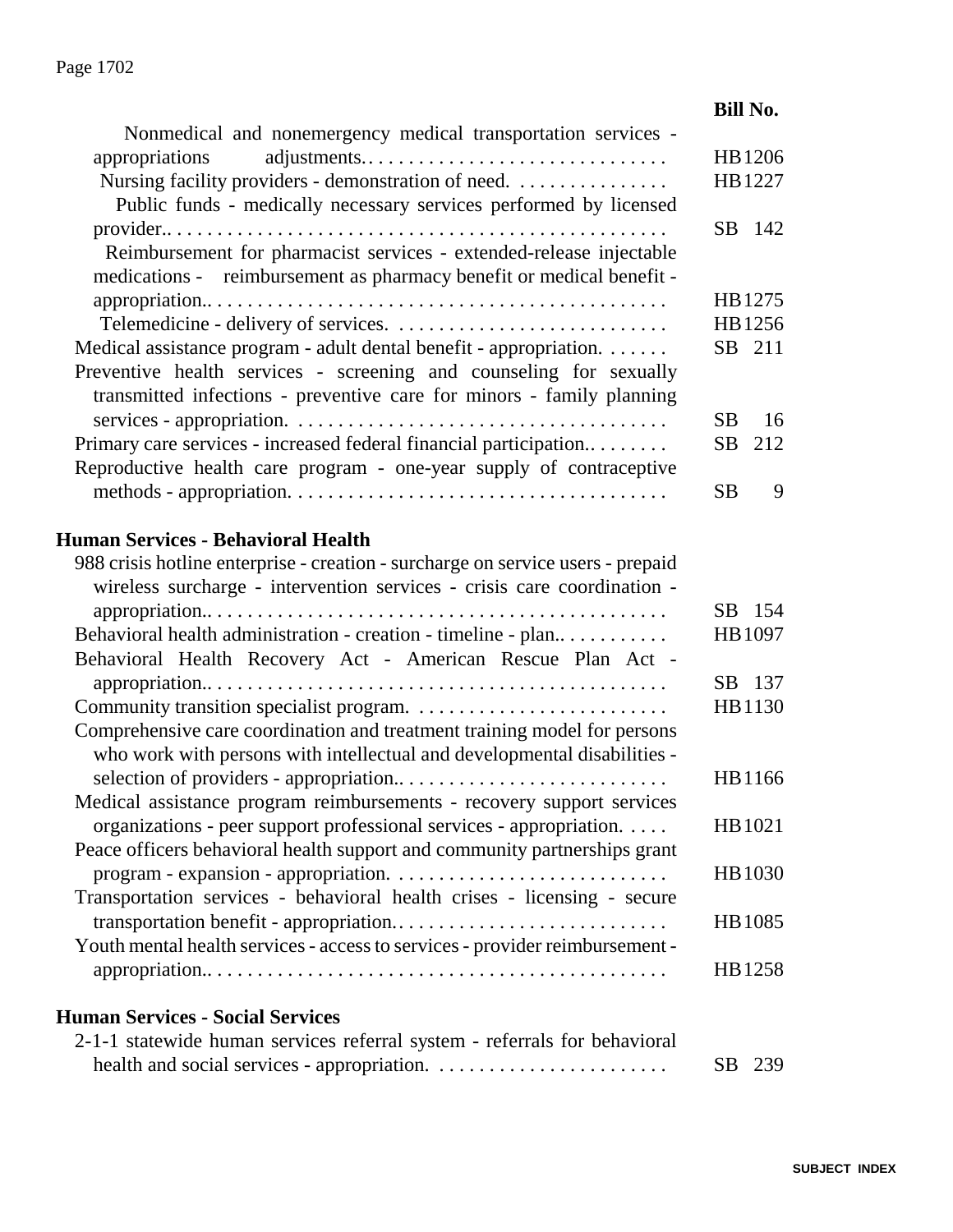|                                                                                                                                                                                                                                   | <b>Bill No.</b>  |
|-----------------------------------------------------------------------------------------------------------------------------------------------------------------------------------------------------------------------------------|------------------|
| Adoption assistance agreements - medicaid benefits - adoptive parent                                                                                                                                                              | HB1018           |
| Adult protective services - at-risk adults - alternative response pilot program                                                                                                                                                   | 118<br>SB        |
| American rescue plan act - diaper distribution program - food pantry                                                                                                                                                              | <b>SB</b><br>27  |
| CAPS check by DORA and court - notification - prior to appointment of                                                                                                                                                             | HB1123           |
| Child care centers - inspections - fire or radon - playgrounds - medication on                                                                                                                                                    | SB.<br>167       |
| Child care centers - licensing - respite child care centers - appropriation                                                                                                                                                       | SB 269           |
| Child care providers exempt from licensure - complaints - transparency -                                                                                                                                                          | HB1222           |
| Child welfare services - funding model - child welfare allocations committee                                                                                                                                                      | SB<br>201        |
|                                                                                                                                                                                                                                   | SB.<br>277       |
| Children with intellectual and developmental disabilities - application for the<br>children's habilitation residential program waiver - appropriation                                                                             | SB<br>276        |
| Colorado child care assistance program - market rate study.<br>Deaf, hard of hearing, and deafblind - auxiliary services - provision in rural                                                                                     | <b>SB</b><br>217 |
| Department of early childhood - transition plan - new preschool program                                                                                                                                                           | SB<br>216        |
|                                                                                                                                                                                                                                   | HB1304           |
| Early childhood care and education - grant programs - recruitment and<br>retention of early childhood educators; facility improvements -                                                                                          |                  |
| Electric and gas utilities - low-income energy assistance - fuel assistance                                                                                                                                                       | SB<br>236        |
| payments - monthly surcharge - opt out or exemption from charge                                                                                                                                                                   | HB1105           |
| Foster youth - foster youth in transition program - appropriations.                                                                                                                                                               | HB 1094          |
| Human services - part C child find - appropriation.                                                                                                                                                                               | SB 275           |
| Maternal health - labor and delivery services - provider reimbursement -<br>provider requirements - birth certificate worksheet form - department of<br>public health and environment maternal health data - department of health |                  |
| care policy and financing postpartum medical benefits - appropriations.                                                                                                                                                           | 194<br>SB.       |
| Pregnant persons - medical malpractice policies - advanced directives -                                                                                                                                                           |                  |
| reporting on use of restraints - requirements for a facility that incarcerates                                                                                                                                                    |                  |
| - Colorado civil rights commission to receive complaints - requirements                                                                                                                                                           |                  |
| for health facilities -                                                                                                                                                                                                           |                  |
|                                                                                                                                                                                                                                   | SB.<br>193       |
| Public assistance - death reimbursements - definitions.                                                                                                                                                                           | HB1277           |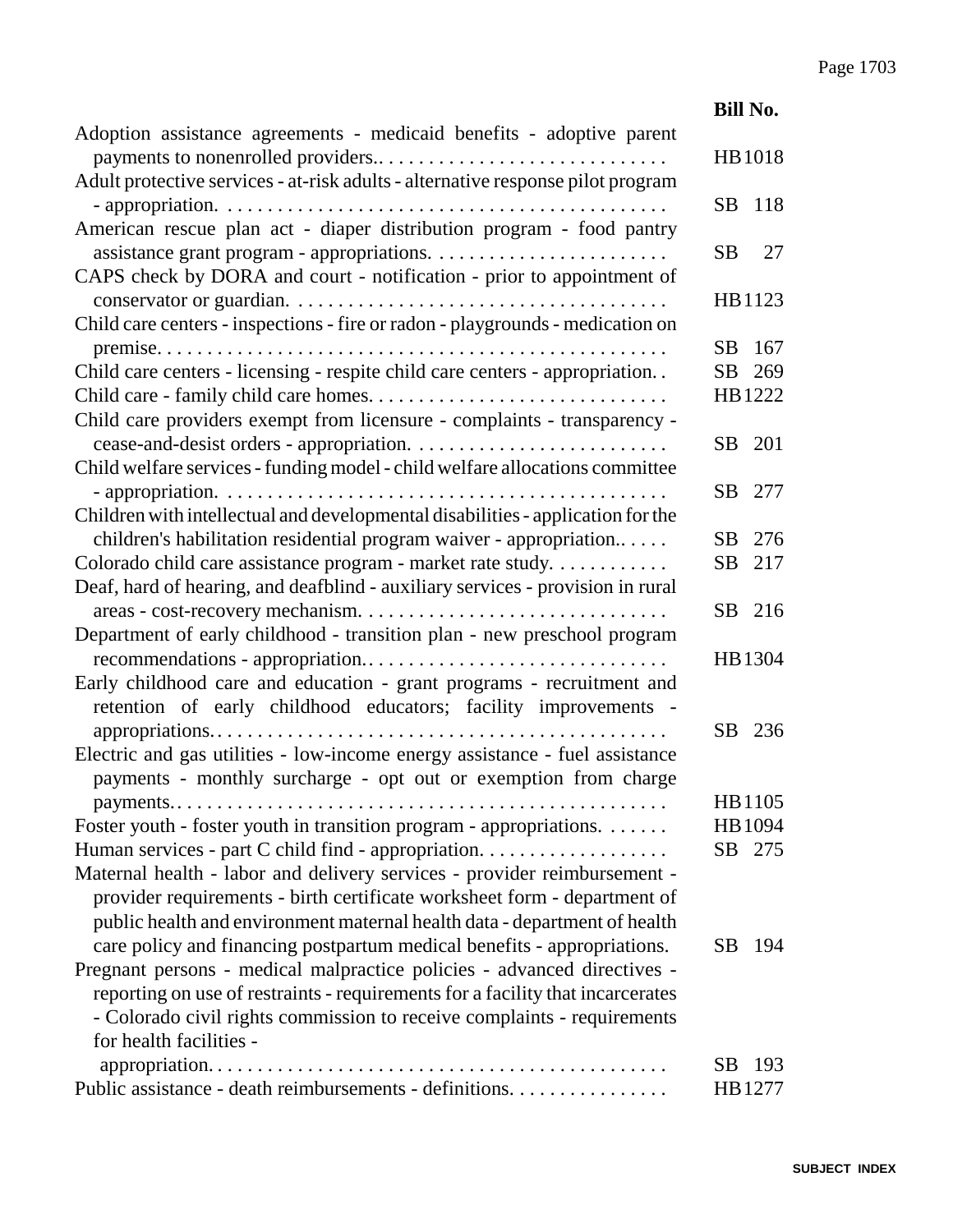|                                                                                                                                                                                                                           | <b>Bill No.</b>  |
|---------------------------------------------------------------------------------------------------------------------------------------------------------------------------------------------------------------------------|------------------|
| State office on aging - area agency on aging cash fund - grant program -                                                                                                                                                  |                  |
|                                                                                                                                                                                                                           | 290<br>SB        |
| Suicide prevention - veterans - pilot program - appropriation<br>Supplemental nutrition assistance program - Colorado employment first                                                                                    | SB<br>129        |
|                                                                                                                                                                                                                           | HB1270           |
| <b>Insurance</b>                                                                                                                                                                                                          |                  |
| Annuities - surrender value - nonforfeiture rate                                                                                                                                                                          | SB<br>259        |
| Dental care services - telehealth - mandatory coverage                                                                                                                                                                    | <b>SB</b><br>139 |
| Health care coverage - consumer protection standards act for the operation<br>of managed care plans - timely credentialing of physicians by insurers -<br>notices required - denials of claims prohibited - disclosures - |                  |
|                                                                                                                                                                                                                           | SB.<br>126       |
| Health care insurance coverage - prescription drugs - prescription drug                                                                                                                                                   |                  |
| affordability review board created - affordability reviews - upper payment                                                                                                                                                |                  |
|                                                                                                                                                                                                                           | SB<br>175        |
| Health insurance:                                                                                                                                                                                                         |                  |
| Cost-sharing benefits for nonpharmacological treatment - coverage for                                                                                                                                                     |                  |
| atypical opioid - carrier contracts with physical therapists, occupational                                                                                                                                                |                  |
| therapists, chiropractors, acupuncturists - continuation of prescribing                                                                                                                                                   |                  |
| limitations for opioids - regulatory board rules for benzodiazepine<br>prescriptions - prescriptions drug monitoring program -<br>queries -                                                                               |                  |
| expansion - sharing prescription drug information - center for research into                                                                                                                                              |                  |
| substance use disorder prevention, treatment, and recovery support                                                                                                                                                        |                  |
| continuing education activities - office of behavioral health<br>strategies                                                                                                                                               |                  |
| collaboration concerning evidence-based prevention practices -                                                                                                                                                            |                  |
|                                                                                                                                                                                                                           | HB1276           |
| Coverage for annual mental health wellness examination - appropriation.                                                                                                                                                   |                  |
|                                                                                                                                                                                                                           | HB 1068          |
| Small employers - health benefit plans - renewal.                                                                                                                                                                         | <b>SB</b><br>90  |
| Standardized health benefit plan - carriers to offer in individual and small                                                                                                                                              |                  |
| markets - rules - premium requirements and limitations -<br>group                                                                                                                                                         |                  |
| hearings - advisory board created - state innovation waiver application -                                                                                                                                                 |                  |
| reporting requirements - hospital and health care provider participation -                                                                                                                                                |                  |
| insurance ombudsman - appropriation                                                                                                                                                                                       | HB1232           |
| Health-care benefits - multiple employer welfare arrangements - waiver                                                                                                                                                    |                  |
|                                                                                                                                                                                                                           | <b>SB</b><br>63  |
| Insurance practice - discrimination prohibited - use of external data sources -                                                                                                                                           |                  |
| commissioner - rules - proprietary documents - annual report - exemptions.                                                                                                                                                |                  |
|                                                                                                                                                                                                                           | <b>SB</b><br>169 |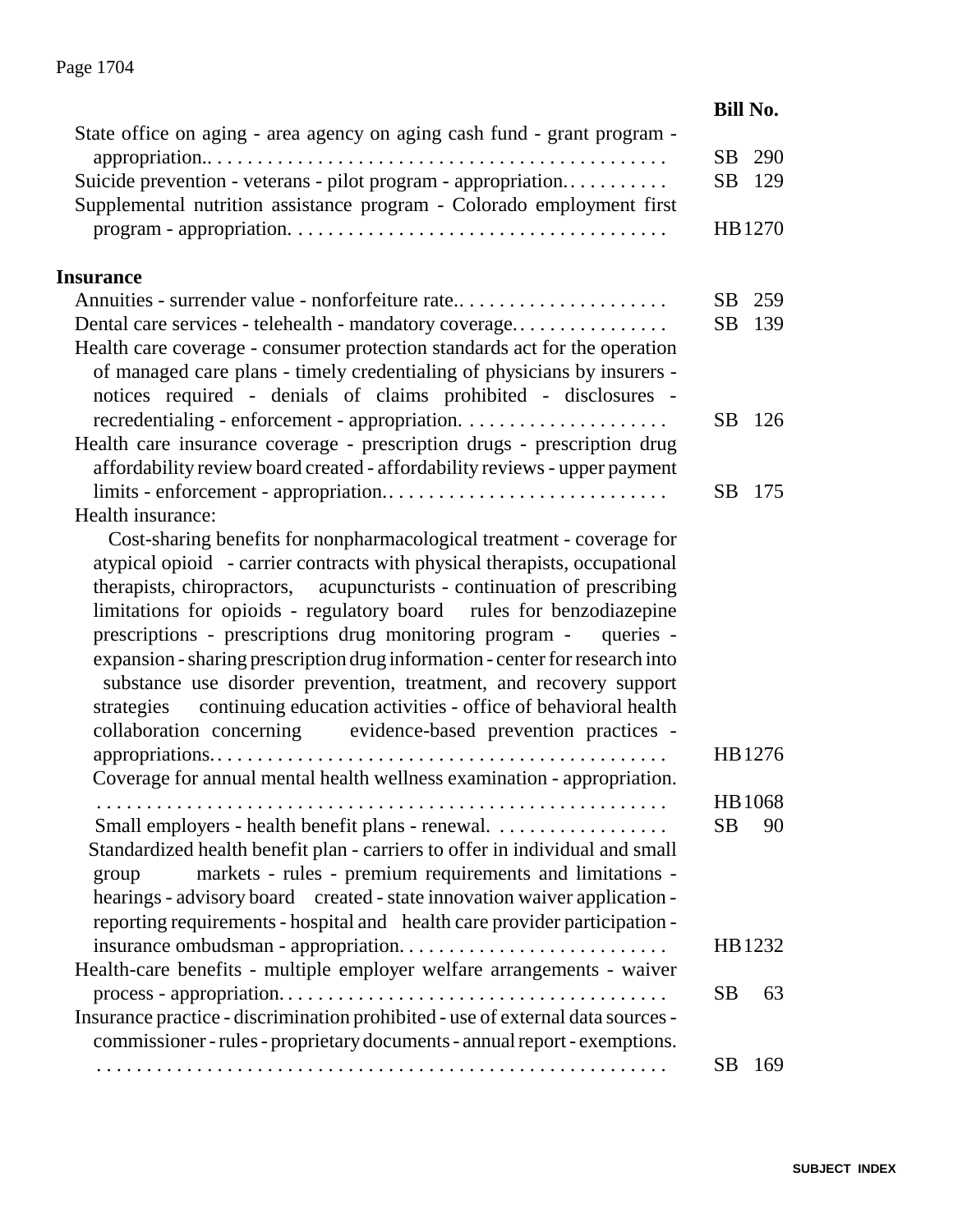|                                                                                                                                                                                                                                                                                                                                                                                                                                                   | <b>Bill No.</b>   |
|---------------------------------------------------------------------------------------------------------------------------------------------------------------------------------------------------------------------------------------------------------------------------------------------------------------------------------------------------------------------------------------------------------------------------------------------------|-------------------|
| Living organ donors - health facilities and insurers - prohibition on charging<br>Maternal health - labor and delivery services - provider reimbursement -<br>provider requirements - birth certificate worksheet form - department of<br>public health and environment maternal health data - department of health                                                                                                                               | HB1140            |
| care policy and financing postpartum medical benefits - appropriations.<br>Prescription drug benefits - management by pharmacy benefit managers -<br>prohibitions - limits on on-site audits of pharmacies - access to real-time                                                                                                                                                                                                                  | SB<br>194         |
| Preventive health services - screening and counseling for sexually<br>transmitted infections - preventive care for minors - family planning                                                                                                                                                                                                                                                                                                       | HB1297            |
|                                                                                                                                                                                                                                                                                                                                                                                                                                                   | <b>SB</b><br>16   |
| Pharmacists - prescription insulin - insurance price cap - emergency supply -<br>Regulation of insurance companies - division of a domestic stock insurer                                                                                                                                                                                                                                                                                         | HB1307            |
| permitted - plans of division required - approval by commissioner of<br>Reinsurance - credit for extraterritorial assuming insurer.                                                                                                                                                                                                                                                                                                               | HB1013<br>HB 1063 |
| <b>Labor and Industry</b>                                                                                                                                                                                                                                                                                                                                                                                                                         |                   |
| Agricultural employers - agricultural employees - labor conditions -<br>retaliation prohibited - right to collectively bargain - application of<br>minimum wage laws - overtime rules - access to key service providers and<br>visitors - provision of transportation - extreme overwork protections -<br>prohibitions against use of short-handled hoe - enforcement - rules -<br>agricultural work advisory committee - public health emergency | <b>SB</b><br>87   |
| American Rescue Plan Act - allocation of federal money - worker training -<br>workforce innovation - career and technical education programs - adult<br>education and literacy - deadlines to obligate and expend - reporting<br>requirements - appropriation - department of labor and employment                                                                                                                                                |                   |
|                                                                                                                                                                                                                                                                                                                                                                                                                                                   | HB 1264           |
| Common paymaster - employee leasing company exception - medical or                                                                                                                                                                                                                                                                                                                                                                                |                   |
| retail marijuana business - employment security act.<br>Department of labor and employment - executive director - new American<br>advisor - office of new Americans - feasibility study - wage replacement -<br>unemployed individuals ineligible for unemployment benefits -                                                                                                                                                                     | HB1204            |
| Employment and training technology fund - allocations to and from fund -<br>cap on cumulative revenue - transfer to unemployment compensation fund                                                                                                                                                                                                                                                                                                | SB<br>233         |
|                                                                                                                                                                                                                                                                                                                                                                                                                                                   | SB 218            |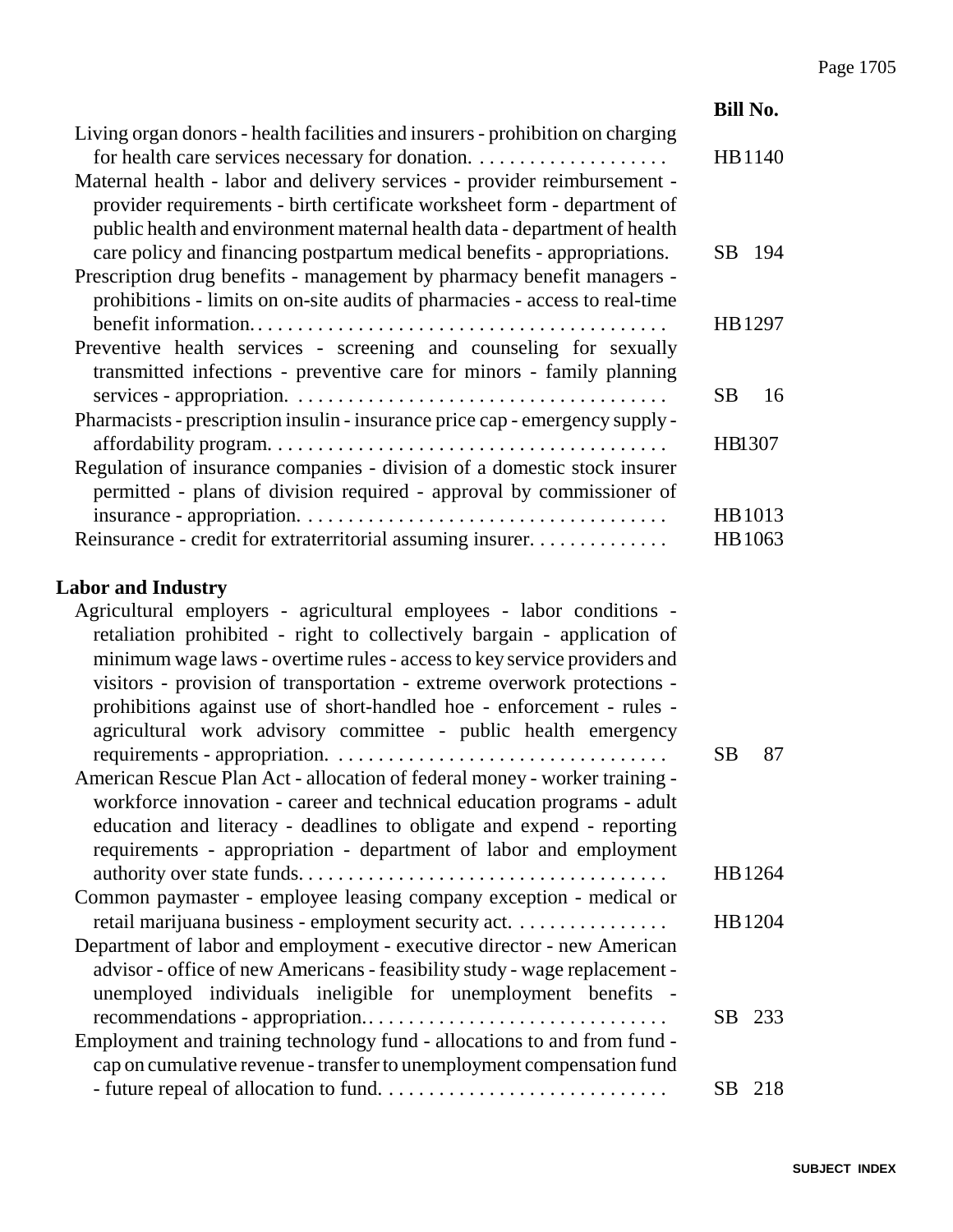|                                                                                                                                                                                                                                                                                                                                                                                                                                                                     | <b>Bill No.</b> |
|---------------------------------------------------------------------------------------------------------------------------------------------------------------------------------------------------------------------------------------------------------------------------------------------------------------------------------------------------------------------------------------------------------------------------------------------------------------------|-----------------|
| Family and medical leave program - fund - loan from general fund -                                                                                                                                                                                                                                                                                                                                                                                                  | SB<br>251       |
| Just transition cash fund - coal transition worker assistance program account                                                                                                                                                                                                                                                                                                                                                                                       | HB 1290         |
| Maintenance of county gravel or dirt road right-of-way - exemption from<br>excavation notification requirements                                                                                                                                                                                                                                                                                                                                                     | HB 1095         |
| Minimum wage requirements - employers - special certificate holders -<br>phase-out of subminimum wage for all employees - transition plan -<br>employment first advisory partnership - required recommendations -<br>continuation - department of health care policy and financing - medicaid<br>waiver - employment-related services -                                                                                                                             |                 |
| appropriation.<br>Persons with disabilities - employment first advisory partnership -                                                                                                                                                                                                                                                                                                                                                                               | 39<br><b>SB</b> |
| continuation under sunset law - hiring preference pilot program<br>Private employers - veterans' preference hiring policy - office of economic<br>development - office of film, television, and media - production materials                                                                                                                                                                                                                                        | <b>SB</b><br>95 |
| to educate and encourage employers to hire veterans - appropriation.<br>State apprenticeship agency - oversight of apprentices and registered<br>apprenticeship programs - state apprenticeship counsel - interagency<br>advisory committee on apprenticeship - joint resolution committee -                                                                                                                                                                        | HB 1065         |
| registration - deregistration - hearings - rules - appropriation.<br>Strengthening photovoltaic and renewable careers (SPARC) workforce<br>development program - energy sector career pathway - Colorado work                                                                                                                                                                                                                                                       | HB 1007         |
| force development council - workforce centers - community colleges -                                                                                                                                                                                                                                                                                                                                                                                                | HB1149          |
| Workers' compensation - addition of guardian ad litem and conservator<br>services - mileage reimbursement - offsets to disability benefits - disability<br>and impairment benefits - selection of independent medical examiner -<br>whole person impairment rating - benefits and penalties deemed paid -<br>admission of liability - issues of compensability and liability - authority of<br>prehearing administrative law judge - threshold amount for permanent |                 |
| partial disability to cease - orders subject to review or appeal<br>Workers' compensation - overpayment of benefits - definition - credits                                                                                                                                                                                                                                                                                                                          | <b>HB</b> 1050  |
| against overpayments - reopening an award<br>Workers' compensation - workers' classification appeals board - continuation                                                                                                                                                                                                                                                                                                                                           | HB 1207         |
|                                                                                                                                                                                                                                                                                                                                                                                                                                                                     | <b>SB</b><br>96 |
| <b>Military and Veterans</b>                                                                                                                                                                                                                                                                                                                                                                                                                                        |                 |
| LGBT veteran status - state veteran benefit eligibility.                                                                                                                                                                                                                                                                                                                                                                                                            | <b>SB</b><br>26 |
| Military forces - Space National Guard and Space Force.                                                                                                                                                                                                                                                                                                                                                                                                             | HB1231          |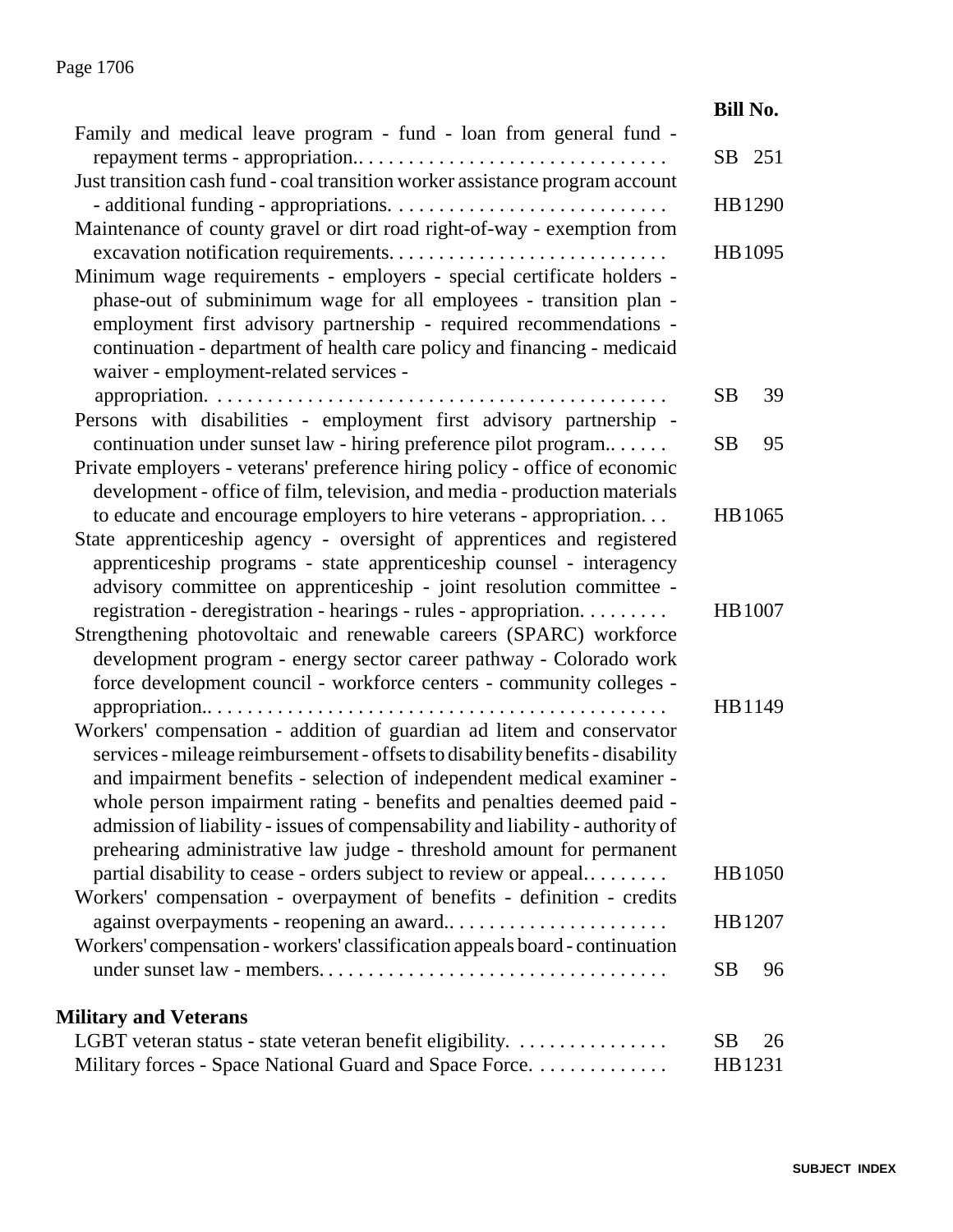|                                                                                                                                           | <b>Bill No.</b> |
|-------------------------------------------------------------------------------------------------------------------------------------------|-----------------|
| Mobile veterans-support unit grant program - mobile veterans-support unit -                                                               |                 |
|                                                                                                                                           | <b>SB</b><br>32 |
| State parks - free entrance - purple heart recipients                                                                                     | HB1116          |
| Veterans - funeral services - stipend - appropriation                                                                                     | <b>SB</b><br>15 |
| <b>Motor Vehicles and Traffic Regulation</b>                                                                                              |                 |
| Certificates of title - off-highway vehicles - taxes - appropriation.                                                                     | HB 1024         |
| Certificates of title - total loss vehicle - agent of an insurers                                                                         | HB1291          |
| Driver's licenses:                                                                                                                        |                 |
| Instruction permits - issuance and renewal - denial, revocation, cancellation,                                                            |                 |
| suspension - study group - cash fund transfers - appropriations.<br>and                                                                   | HB1314          |
| Acquisition by individuals in foster care - county departments to provide                                                                 |                 |
| driving instruction - immunity from liability - appropriation                                                                             | HB 1084         |
| Identification cards - renewal by mail and electronic means - renewal by                                                                  |                 |
| seniors - issuance to minors - report to general assembly.                                                                                | HB1139          |
| Electronic titling, lien, and registration of vehicles - fees - appropriation                                                             | <b>SB</b><br>76 |
| License plates - expiration upon transfer of motor vehicle - availability of                                                              |                 |
|                                                                                                                                           | <b>SB</b><br>69 |
| Local governments - roughed-in roads - authority to prohibit operation of                                                                 |                 |
|                                                                                                                                           | <b>SB</b><br>84 |
| Motor vehicle registration - acquiring residence - taxes and fees -                                                                       |                 |
|                                                                                                                                           | HB1254          |
| Off-highway vehicles - unlawful operation on public streets, roads, and                                                                   |                 |
| Persons with a disability - driver's licenses and identification cards - optional                                                         | HB1138          |
|                                                                                                                                           |                 |
| disability identifier symbol - information attached to vehicle registration -<br>notification to peace officers - report - appropriation. | HB1014          |
|                                                                                                                                           | HB1245          |
| Registration:                                                                                                                             |                 |
| License plates - electric vehicles - appropriation.                                                                                       | HB1141          |
| Special license plates:                                                                                                                   |                 |
| Hospice and palliative care - fees - appropriation.                                                                                       | HB1128          |
| Special Olympics - fees - appropriation                                                                                                   | HB1323          |
|                                                                                                                                           | HB 1073         |
|                                                                                                                                           | HB1145          |
| Women veterans who have disabilities - fees - appropriation.                                                                              | SB 253          |
|                                                                                                                                           | HB1219          |
|                                                                                                                                           | HB1218          |
| Special mobile machinery - exemption of certain machinery from motor                                                                      |                 |
|                                                                                                                                           | 257<br>SB.      |
| Supplemental restraint system components - deceptive trade practices -                                                                    |                 |
| prohibitions related to installation or reinstallation.                                                                                   | HB1193          |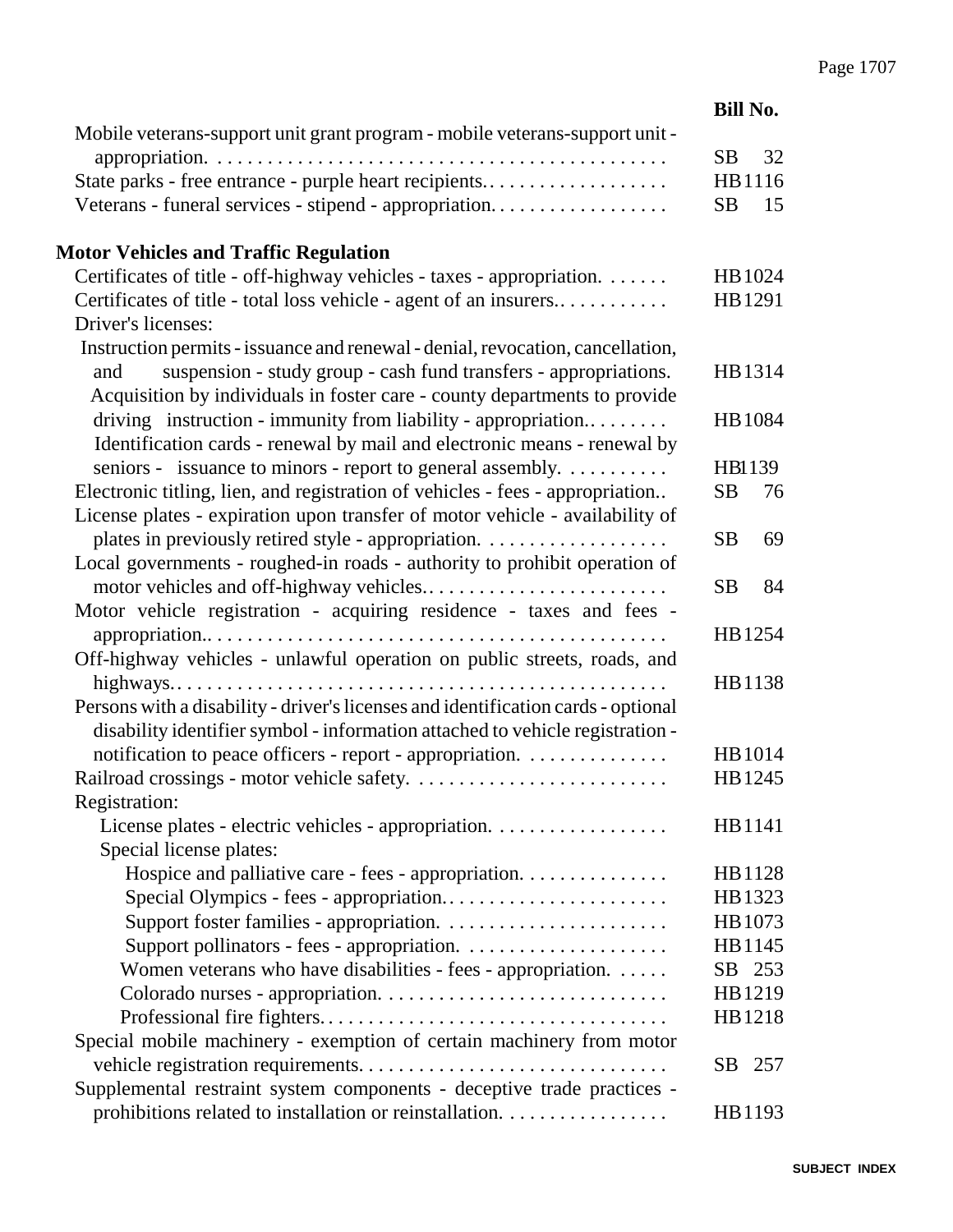| Towing carriers - towing task force - sunset review - appropriation                                                                                                                                                                                                                                                                                                                                                                                 | <b>Bill No.</b><br>HB1283 |
|-----------------------------------------------------------------------------------------------------------------------------------------------------------------------------------------------------------------------------------------------------------------------------------------------------------------------------------------------------------------------------------------------------------------------------------------------------|---------------------------|
| <b>Natural Resources</b>                                                                                                                                                                                                                                                                                                                                                                                                                            |                           |
| Aquatic nuisance species - check stations - failure to stop - civil infraction.                                                                                                                                                                                                                                                                                                                                                                     |                           |
|                                                                                                                                                                                                                                                                                                                                                                                                                                                     | HB1226<br>SB 237          |
| Division of parks and wildlife - backcountry search and rescue - study -                                                                                                                                                                                                                                                                                                                                                                            | SB 245                    |
| Forest health advisory council - continuation under sunset law.<br>Forest service - biomass utilization grant program - reporting - sunset review.                                                                                                                                                                                                                                                                                                  | 136<br>SB.                |
|                                                                                                                                                                                                                                                                                                                                                                                                                                                     | HB1180                    |
| General fund - transfers to cash funds - wildfire response.                                                                                                                                                                                                                                                                                                                                                                                         | SB<br>54                  |
|                                                                                                                                                                                                                                                                                                                                                                                                                                                     | HB1243                    |
| Parks and wildlife - Keep Colorado wild park pass - assessment of pass fee                                                                                                                                                                                                                                                                                                                                                                          | HB1318                    |
| with vehicle registration - allocation of fees - appropriation<br>Parks and wildlife - wildlife protection - avalanche safety - search and rescue                                                                                                                                                                                                                                                                                                   | SB 249                    |
|                                                                                                                                                                                                                                                                                                                                                                                                                                                     | HB1326                    |
| <b>Probate, Trusts, and Fiduciaries</b>                                                                                                                                                                                                                                                                                                                                                                                                             |                           |
|                                                                                                                                                                                                                                                                                                                                                                                                                                                     | HB 1004                   |
| Colorado uniform trust code - creditor's claims - spendthrift trusts                                                                                                                                                                                                                                                                                                                                                                                | SB 162                    |
| Fiduciaries - Uniform Fiduciary Income and Principal Act.<br>Medical treatment declarations - anatomical gift record - execution -                                                                                                                                                                                                                                                                                                                  | 171<br>SB.                |
|                                                                                                                                                                                                                                                                                                                                                                                                                                                     | SB<br>195                 |
|                                                                                                                                                                                                                                                                                                                                                                                                                                                     | <b>SB</b><br>75           |
| <b>Professions and Occupations</b>                                                                                                                                                                                                                                                                                                                                                                                                                  |                           |
| Acupuncture - auricular acudetox - professional practice.<br>Addiction counselors - title use restrictions - supervision privileges -<br>education and hours of practice - expansion of practice - state board of                                                                                                                                                                                                                                   | HB1146                    |
|                                                                                                                                                                                                                                                                                                                                                                                                                                                     | HB1305                    |
| Architects - continuing education - simplification of requirements<br>Athletic trainers - continuation of regulation under sunset law - supervision                                                                                                                                                                                                                                                                                                 | HB1147                    |
| by physicians and physician assistants - disciplinary actions<br>Dental hygienists - placement of interim therapeutic restoration and<br>application of silver diamine fluoride - continuation under sunset law -<br>communication between a dental hygienist and a dentist for prescribing -<br>experience required to place interim therapeutic restoration - dentist<br>supervision using telehealth - technology that may be used in telehealth | SB 147                    |
|                                                                                                                                                                                                                                                                                                                                                                                                                                                     | SB<br>102                 |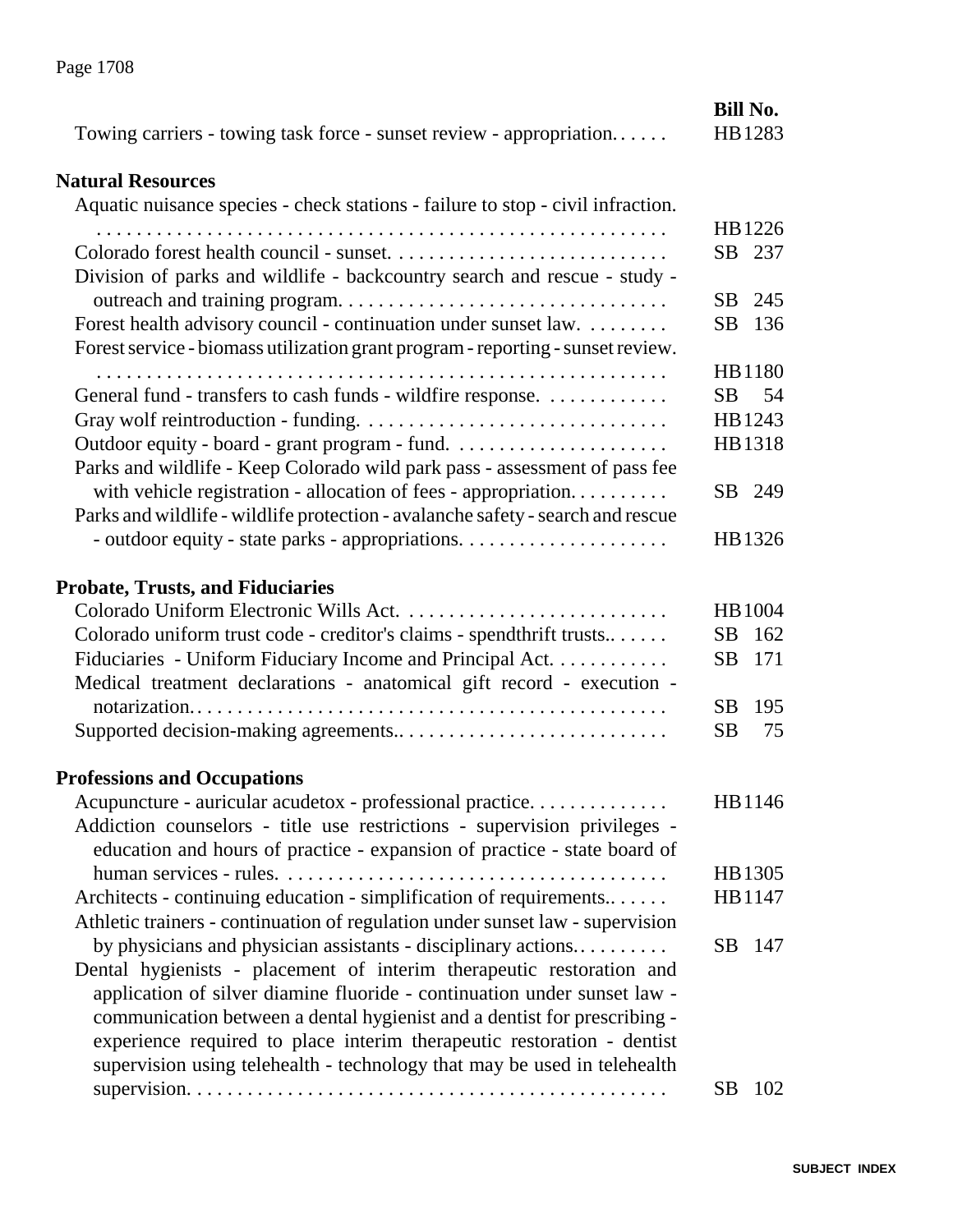|                                                                                                                                                                                                                                                                                                                                                                                                                                                        | <b>Bill No.</b>     |               |
|--------------------------------------------------------------------------------------------------------------------------------------------------------------------------------------------------------------------------------------------------------------------------------------------------------------------------------------------------------------------------------------------------------------------------------------------------------|---------------------|---------------|
| Direct-entry midwives - continuation under sunset law - administration of<br>group B streptococcus prophylaxis - practice locations - policies for direct-<br>entry midwives in training - additional authorities - removal of data<br>reporting requirement - physical or mental examinations - required<br>reporting on birth certificate worksheet -                                                                                                |                     |               |
|                                                                                                                                                                                                                                                                                                                                                                                                                                                        | SB                  | 101           |
| Driver's history - licensing, registration, and certification - discipline.<br>Health-care professions and occupations - medical transparency - disclosure<br>of information about health-care providers - continuation under sunset law.                                                                                                                                                                                                              | <b>SB</b>           | 40            |
| Interstate compact - audiology - speech-language pathology - criminal                                                                                                                                                                                                                                                                                                                                                                                  | <b>SB</b>           | 97            |
| Interstate compact - occupational therapy licensure - provisional licenses -                                                                                                                                                                                                                                                                                                                                                                           | SВ                  | 21            |
| Maternal health - labor and delivery services - provider reimbursement -<br>provider requirements - birth certificate worksheet form - department of<br>public health and environment maternal health data - department of health<br>care policy and financing postpartum medical benefits - appropriations.                                                                                                                                           | SB.                 | HB1279<br>194 |
|                                                                                                                                                                                                                                                                                                                                                                                                                                                        | <b>SB</b>           | 6             |
|                                                                                                                                                                                                                                                                                                                                                                                                                                                        |                     |               |
| Occupational therapy practice act - continuation under sunset law - scope of<br>practice - protected titles - grounds for discipline.                                                                                                                                                                                                                                                                                                                  | <b>SB</b>           | 3             |
| Pharmacists - dispensation of opioids - requirement to offer to prescribe                                                                                                                                                                                                                                                                                                                                                                              | <b>SB</b>           | 11            |
| Pharmacists - prescription insulin - insurance price cap - emergency supply -                                                                                                                                                                                                                                                                                                                                                                          |                     |               |
| Pharmacy board - regulation of practice of pharmacy - continuation under<br>sunset law - alignment with federal law - practice of pharmacy - practice<br>as a pharmacy technician - board membership - board inspections of<br>nonresident businesses - reporting malpractice settlements and judgments -<br>substitutions of prescribed drugs - pharmacist counseling of new<br>medication therapy - pharmacist designees to access prescription drug | HB1307<br><b>SB</b> | 94            |
| Prescription drug monitoring program - continuation under sunset law - state<br>board of pharmacy - require tracking of additional drugs - access by<br>deputy coroners - create data retention schedule - reporting requirements.                                                                                                                                                                                                                     |                     |               |
| Professional credentialing - department of education - department of                                                                                                                                                                                                                                                                                                                                                                                   | <b>SB</b>           | 98            |
| regulatory agencies - local governments - verification of lawful presence                                                                                                                                                                                                                                                                                                                                                                              | <b>SB</b>           | 77            |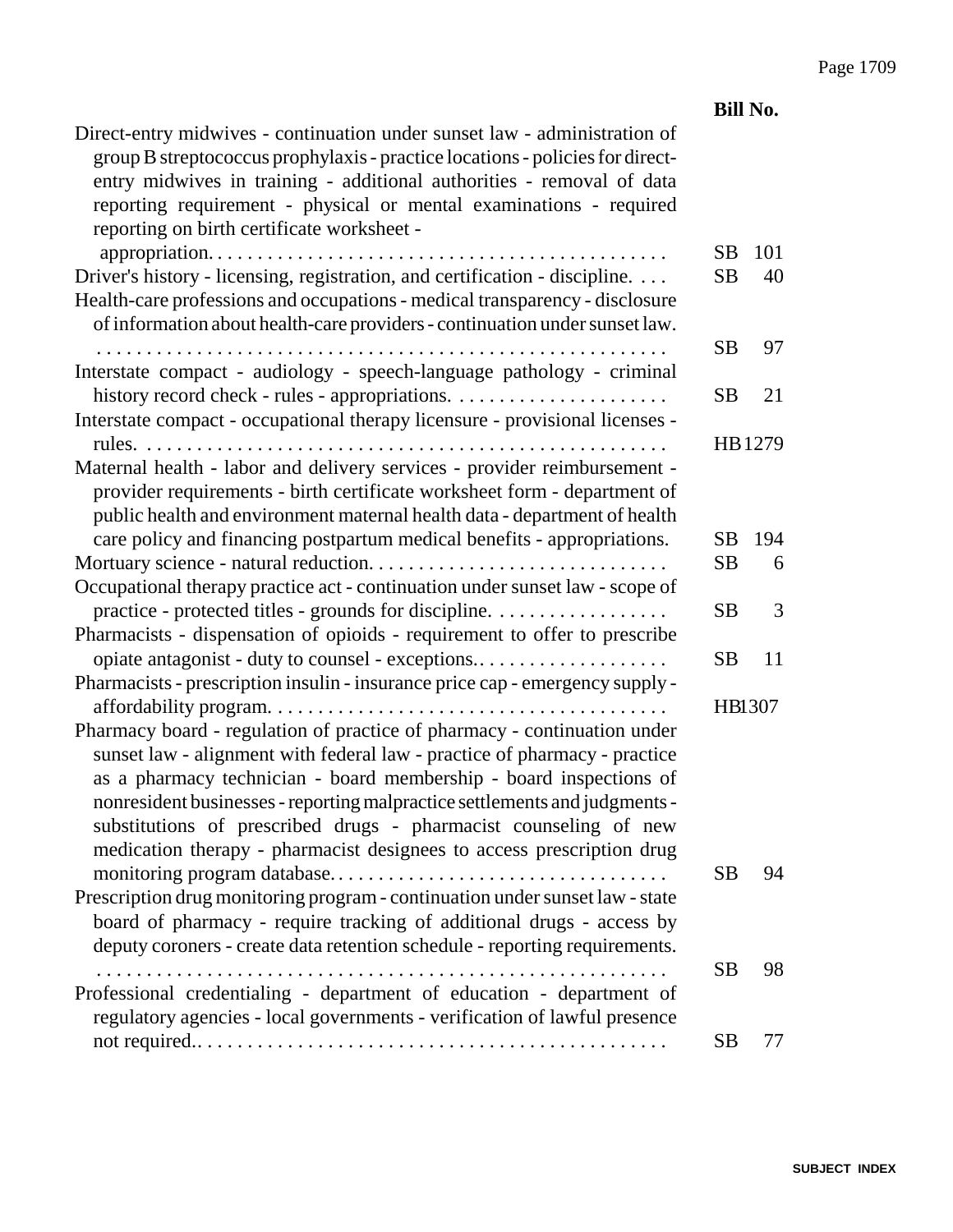| Radon professionals - radon mitigation and measurement - requirements for<br>licensure - penalties for unauthorized practice - exemptions - disciplinary<br>actions -<br>HB1195<br>State board of pharmacy - prescription drug monitoring program - consider<br>tracking all prescription drugs - rules - appropriation.<br>HB1012<br>Surgical assistants and surgical technicians - continuation of regulation under<br>sunset law - waiting period before reapplying for registration - letters of<br>admonition - confidential letters of concern - confidential agreements to<br><b>SB</b><br>92<br><b>Property</b><br>Common interest communities - regulation of property usage by unit owners<br>- prohibitions contrary to public policy - content-based limits on display<br>HB1310<br>Common interest communities - transparency - record keeping - fees and<br>financial information - penalty for nondisclosure - drought-tolerant<br>landscapes - renewable energy improvements<br>HB1229<br>Construction - contractors and subcontractors - retainage limitation -<br>HB1167<br>Credit reporting - assistance to consumers in improving credit scores - rent<br>reporting for credit pilot program - qualifications and conditions - report -<br>HB1134<br>Real property - mortgages and trust deeds - foreclosure sales<br>HB1224 |
|--------------------------------------------------------------------------------------------------------------------------------------------------------------------------------------------------------------------------------------------------------------------------------------------------------------------------------------------------------------------------------------------------------------------------------------------------------------------------------------------------------------------------------------------------------------------------------------------------------------------------------------------------------------------------------------------------------------------------------------------------------------------------------------------------------------------------------------------------------------------------------------------------------------------------------------------------------------------------------------------------------------------------------------------------------------------------------------------------------------------------------------------------------------------------------------------------------------------------------------------------------------------------------------------------------------------------------------------------|
|                                                                                                                                                                                                                                                                                                                                                                                                                                                                                                                                                                                                                                                                                                                                                                                                                                                                                                                                                                                                                                                                                                                                                                                                                                                                                                                                                  |
|                                                                                                                                                                                                                                                                                                                                                                                                                                                                                                                                                                                                                                                                                                                                                                                                                                                                                                                                                                                                                                                                                                                                                                                                                                                                                                                                                  |
|                                                                                                                                                                                                                                                                                                                                                                                                                                                                                                                                                                                                                                                                                                                                                                                                                                                                                                                                                                                                                                                                                                                                                                                                                                                                                                                                                  |
|                                                                                                                                                                                                                                                                                                                                                                                                                                                                                                                                                                                                                                                                                                                                                                                                                                                                                                                                                                                                                                                                                                                                                                                                                                                                                                                                                  |
|                                                                                                                                                                                                                                                                                                                                                                                                                                                                                                                                                                                                                                                                                                                                                                                                                                                                                                                                                                                                                                                                                                                                                                                                                                                                                                                                                  |
|                                                                                                                                                                                                                                                                                                                                                                                                                                                                                                                                                                                                                                                                                                                                                                                                                                                                                                                                                                                                                                                                                                                                                                                                                                                                                                                                                  |
|                                                                                                                                                                                                                                                                                                                                                                                                                                                                                                                                                                                                                                                                                                                                                                                                                                                                                                                                                                                                                                                                                                                                                                                                                                                                                                                                                  |
|                                                                                                                                                                                                                                                                                                                                                                                                                                                                                                                                                                                                                                                                                                                                                                                                                                                                                                                                                                                                                                                                                                                                                                                                                                                                                                                                                  |
|                                                                                                                                                                                                                                                                                                                                                                                                                                                                                                                                                                                                                                                                                                                                                                                                                                                                                                                                                                                                                                                                                                                                                                                                                                                                                                                                                  |
|                                                                                                                                                                                                                                                                                                                                                                                                                                                                                                                                                                                                                                                                                                                                                                                                                                                                                                                                                                                                                                                                                                                                                                                                                                                                                                                                                  |
|                                                                                                                                                                                                                                                                                                                                                                                                                                                                                                                                                                                                                                                                                                                                                                                                                                                                                                                                                                                                                                                                                                                                                                                                                                                                                                                                                  |
|                                                                                                                                                                                                                                                                                                                                                                                                                                                                                                                                                                                                                                                                                                                                                                                                                                                                                                                                                                                                                                                                                                                                                                                                                                                                                                                                                  |
|                                                                                                                                                                                                                                                                                                                                                                                                                                                                                                                                                                                                                                                                                                                                                                                                                                                                                                                                                                                                                                                                                                                                                                                                                                                                                                                                                  |
|                                                                                                                                                                                                                                                                                                                                                                                                                                                                                                                                                                                                                                                                                                                                                                                                                                                                                                                                                                                                                                                                                                                                                                                                                                                                                                                                                  |
|                                                                                                                                                                                                                                                                                                                                                                                                                                                                                                                                                                                                                                                                                                                                                                                                                                                                                                                                                                                                                                                                                                                                                                                                                                                                                                                                                  |
|                                                                                                                                                                                                                                                                                                                                                                                                                                                                                                                                                                                                                                                                                                                                                                                                                                                                                                                                                                                                                                                                                                                                                                                                                                                                                                                                                  |
|                                                                                                                                                                                                                                                                                                                                                                                                                                                                                                                                                                                                                                                                                                                                                                                                                                                                                                                                                                                                                                                                                                                                                                                                                                                                                                                                                  |
|                                                                                                                                                                                                                                                                                                                                                                                                                                                                                                                                                                                                                                                                                                                                                                                                                                                                                                                                                                                                                                                                                                                                                                                                                                                                                                                                                  |
|                                                                                                                                                                                                                                                                                                                                                                                                                                                                                                                                                                                                                                                                                                                                                                                                                                                                                                                                                                                                                                                                                                                                                                                                                                                                                                                                                  |
|                                                                                                                                                                                                                                                                                                                                                                                                                                                                                                                                                                                                                                                                                                                                                                                                                                                                                                                                                                                                                                                                                                                                                                                                                                                                                                                                                  |
|                                                                                                                                                                                                                                                                                                                                                                                                                                                                                                                                                                                                                                                                                                                                                                                                                                                                                                                                                                                                                                                                                                                                                                                                                                                                                                                                                  |
|                                                                                                                                                                                                                                                                                                                                                                                                                                                                                                                                                                                                                                                                                                                                                                                                                                                                                                                                                                                                                                                                                                                                                                                                                                                                                                                                                  |
|                                                                                                                                                                                                                                                                                                                                                                                                                                                                                                                                                                                                                                                                                                                                                                                                                                                                                                                                                                                                                                                                                                                                                                                                                                                                                                                                                  |
|                                                                                                                                                                                                                                                                                                                                                                                                                                                                                                                                                                                                                                                                                                                                                                                                                                                                                                                                                                                                                                                                                                                                                                                                                                                                                                                                                  |
| Residential rental agreements - landlord and tenant rights - forceful entry and                                                                                                                                                                                                                                                                                                                                                                                                                                                                                                                                                                                                                                                                                                                                                                                                                                                                                                                                                                                                                                                                                                                                                                                                                                                                  |
| wrongful retainer - court procedures - mobile home park landlord duties                                                                                                                                                                                                                                                                                                                                                                                                                                                                                                                                                                                                                                                                                                                                                                                                                                                                                                                                                                                                                                                                                                                                                                                                                                                                          |
| SB.<br>173                                                                                                                                                                                                                                                                                                                                                                                                                                                                                                                                                                                                                                                                                                                                                                                                                                                                                                                                                                                                                                                                                                                                                                                                                                                                                                                                       |
|                                                                                                                                                                                                                                                                                                                                                                                                                                                                                                                                                                                                                                                                                                                                                                                                                                                                                                                                                                                                                                                                                                                                                                                                                                                                                                                                                  |
| <b>Public Utilities</b>                                                                                                                                                                                                                                                                                                                                                                                                                                                                                                                                                                                                                                                                                                                                                                                                                                                                                                                                                                                                                                                                                                                                                                                                                                                                                                                          |
| Colorado energy office - funding of energy efficiency and energy<br>conservation programs - transfer from general fund - purposes and                                                                                                                                                                                                                                                                                                                                                                                                                                                                                                                                                                                                                                                                                                                                                                                                                                                                                                                                                                                                                                                                                                                                                                                                            |
| conditions - deadline for expenditures - report<br>SB 230                                                                                                                                                                                                                                                                                                                                                                                                                                                                                                                                                                                                                                                                                                                                                                                                                                                                                                                                                                                                                                                                                                                                                                                                                                                                                        |
| Cooperative electric associations - transparency - board of directors elections                                                                                                                                                                                                                                                                                                                                                                                                                                                                                                                                                                                                                                                                                                                                                                                                                                                                                                                                                                                                                                                                                                                                                                                                                                                                  |
| HB1131                                                                                                                                                                                                                                                                                                                                                                                                                                                                                                                                                                                                                                                                                                                                                                                                                                                                                                                                                                                                                                                                                                                                                                                                                                                                                                                                           |
| Electric and gas utilities - low-income energy assistance - fuel assistance                                                                                                                                                                                                                                                                                                                                                                                                                                                                                                                                                                                                                                                                                                                                                                                                                                                                                                                                                                                                                                                                                                                                                                                                                                                                      |
| payments - monthly surcharge - opt out or exemption from charge                                                                                                                                                                                                                                                                                                                                                                                                                                                                                                                                                                                                                                                                                                                                                                                                                                                                                                                                                                                                                                                                                                                                                                                                                                                                                  |
| HB1105                                                                                                                                                                                                                                                                                                                                                                                                                                                                                                                                                                                                                                                                                                                                                                                                                                                                                                                                                                                                                                                                                                                                                                                                                                                                                                                                           |
| Electric utilities - energy efficiency and energy conservation - beneficial                                                                                                                                                                                                                                                                                                                                                                                                                                                                                                                                                                                                                                                                                                                                                                                                                                                                                                                                                                                                                                                                                                                                                                                                                                                                      |
| electrification - evaluation of plans proposed by utilities - labor standards -                                                                                                                                                                                                                                                                                                                                                                                                                                                                                                                                                                                                                                                                                                                                                                                                                                                                                                                                                                                                                                                                                                                                                                                                                                                                  |
| SB.<br>246                                                                                                                                                                                                                                                                                                                                                                                                                                                                                                                                                                                                                                                                                                                                                                                                                                                                                                                                                                                                                                                                                                                                                                                                                                                                                                                                       |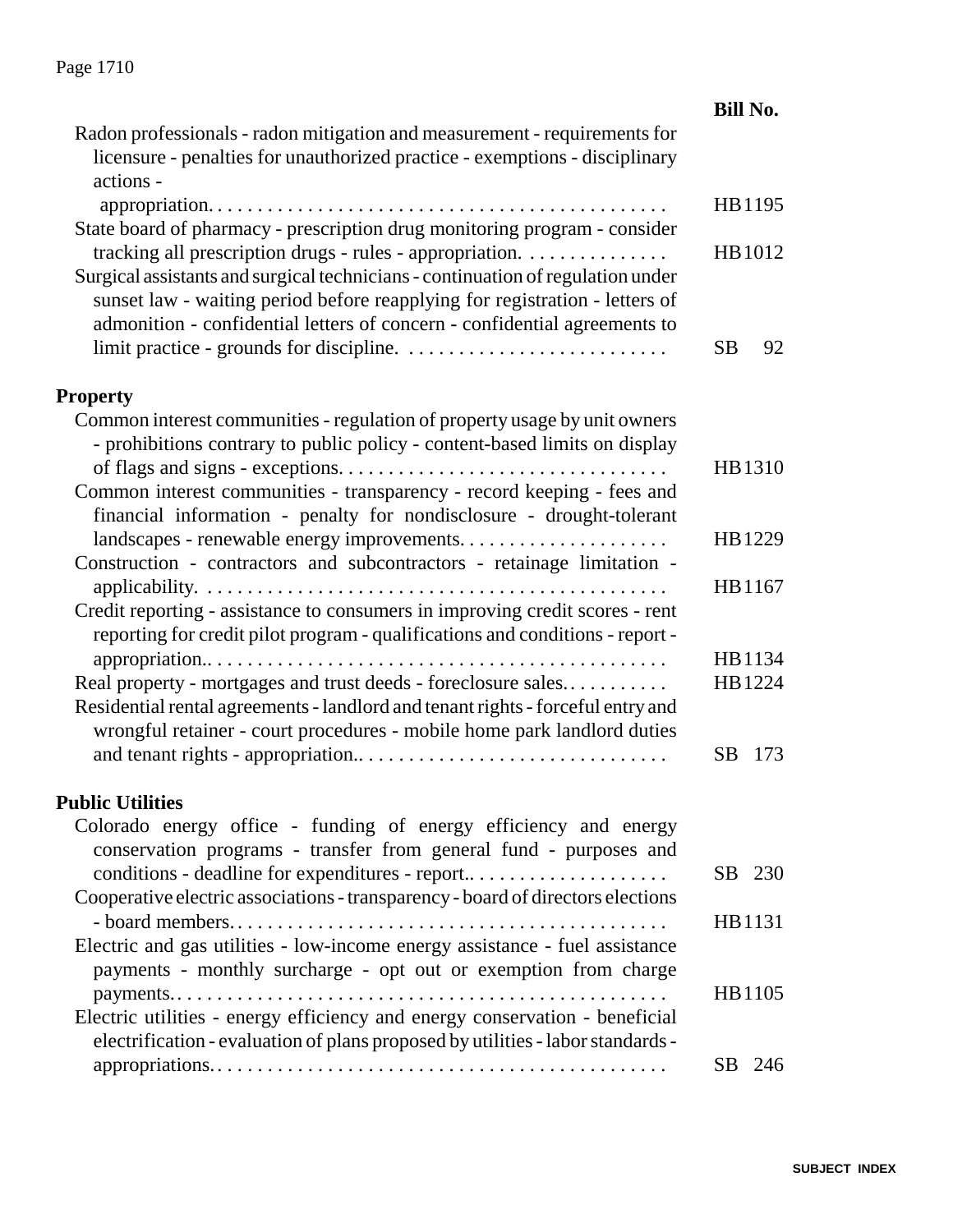|                                                                                                                                                                                                                                                                                                                      | <b>Bill No.</b> |     |
|----------------------------------------------------------------------------------------------------------------------------------------------------------------------------------------------------------------------------------------------------------------------------------------------------------------------|-----------------|-----|
| Electric utilities - supply of electricity for sale at retail - sources - community<br>choice - study by public utilities commission - report to general assembly -                                                                                                                                                  | HB1269          |     |
| Electric utility infrastructure - transmission facilities - conditions for<br>approval - requirement to join organized wholesale market - planning and<br>coordination of transmission corridors - eminent domain - broadband<br>facilities on electric easements - creation of Colorado electric transmission       |                 |     |
| Gas distribution utilities - clean heat plans - clean heat targets - greenhouse<br>gas emission reductions - recovered methane protocols - rule-making                                                                                                                                                               | <b>SB</b>       | 72  |
| proceedings - greenhouse gas sequestration study - appropriations<br>Gas utilities - demand-side management programs - calculation of cost-<br>effectiveness - avoided costs - social costs of greenhouse gas emissions -<br>utility customer incentives for energy efficiency improvements - labor                  | SB              | 264 |
| Office of consumer counsel - continuation under sunset law - name change -                                                                                                                                                                                                                                           | HB1238          |     |
| expansion of scope - intervening - reporting requirements.<br>Public utilities commission - regulation of gas utilities - gas pipeline safety -<br>rules - enforcement - mapping - leak detection - penalties - appropriation.                                                                                       | SB              | 103 |
| Public utilities commission - resources and operations - use of independent<br>consultants - disclosure of interests of parties to proceedings - assessments<br>for utility funds - additional standards for consideration of regulatory<br>impacts - permissible uses of revenue from energy impact bonds - rules - | SB              | 108 |
| Renewable energy - development of innovative energy technologies - pilot<br>and demonstration projects - approval by public utilities commission -                                                                                                                                                                   | SB              | 272 |
| Renewable energy - energy efficiency in agricultural applications -                                                                                                                                                                                                                                                  | HB1324          |     |
| agrivoltaics - funding for soil health programs - reports - appropriations.<br>Renewable energy standard - eligible energy resources - recycled energy -                                                                                                                                                             | SB 235          |     |
|                                                                                                                                                                                                                                                                                                                      | HB 1052         |     |
| Talking book library services - annual funding - appropriation<br>Telecommunications - 911 services - nurse intake of 911 calls pilot grant                                                                                                                                                                          | <b>SB</b>       | 115 |
|                                                                                                                                                                                                                                                                                                                      | SВ              | 156 |
| Towing carriers - towing task force - sunset review - appropriation                                                                                                                                                                                                                                                  | HB1283          |     |

#### **Revenue - Activities Regulation** Alcohol beverages:

| Authorization for takeout and delivery - appropriation | HB 1027 |
|--------------------------------------------------------|---------|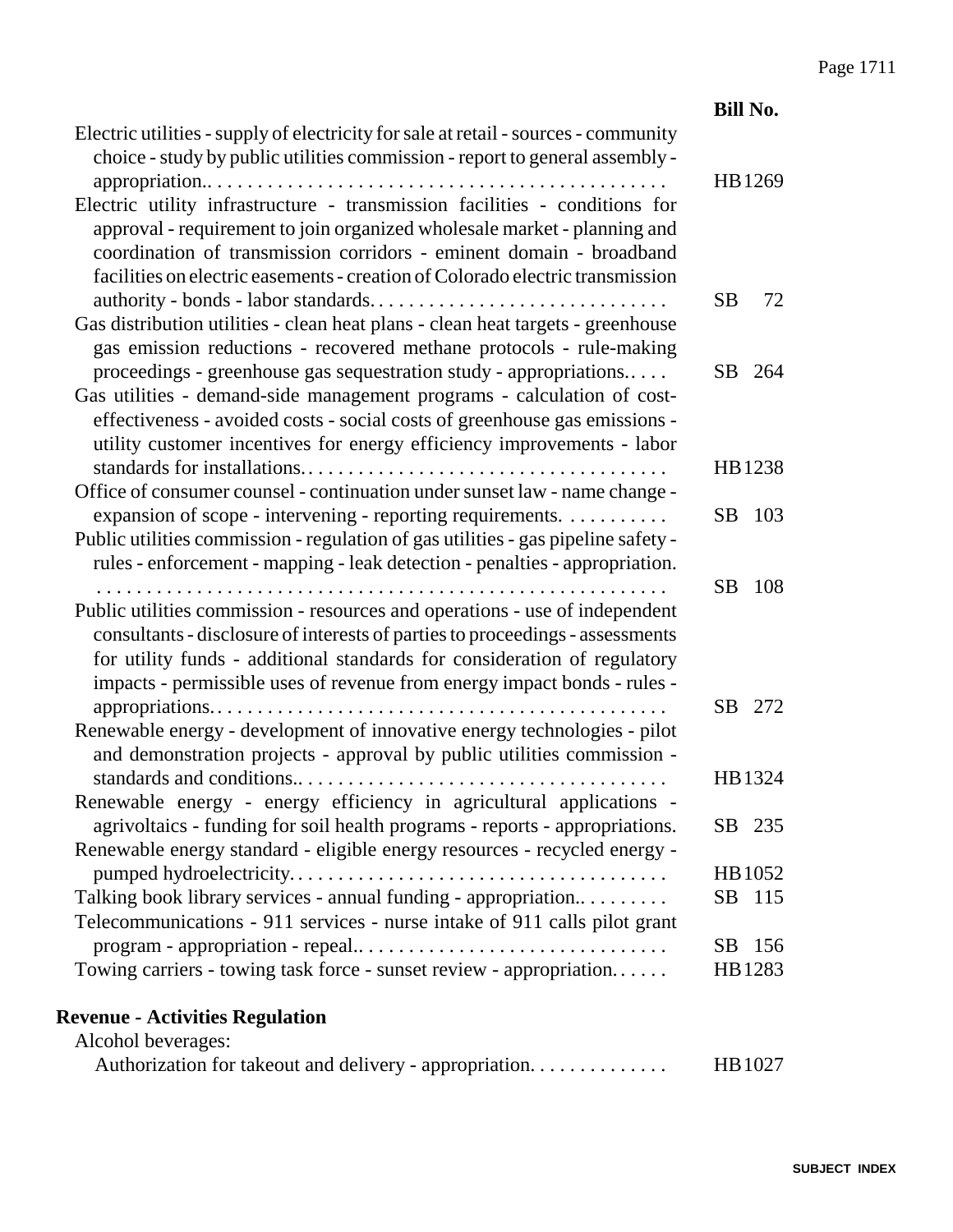|                                                                                | <b>Bill No.</b> |
|--------------------------------------------------------------------------------|-----------------|
| Club licensees - commingling alcohol beverages purchased for a special         |                 |
|                                                                                | 133<br>SB       |
|                                                                                | SB<br>82        |
| Production limit increase - distillery pubs and vintner's restaurants.         | SB 270          |
| Limited gaming - conduct of games - processing of license applications -       |                 |
| adjustments in response to pandemic - codification of emergency                |                 |
|                                                                                | HB1296          |
| Limited gaming - local government limited gaming impact fund -                 |                 |
|                                                                                | HB1132          |
| Marijuana and hemp regulation - cross-pollination working group -              |                 |
| marijuana laws working group - contingency plans for adverse weather           |                 |
|                                                                                | HB1301          |
| Marijuana - change designation - retail to medical - study change from         |                 |
| medical to                                                                     |                 |
|                                                                                | HB1216          |
|                                                                                | HB1178          |
| Marijuana concentrates - high potency marijuana and concentrates study -       |                 |
| scientific review council - physician medical marijuana certification          |                 |
| requirements - medical marijuana patients age 18-20 requirements -             |                 |
| emergency room and coroner toxicology marijuana data collection -              |                 |
| medical marijuana advertising limits - marijuana concentration purchase        |                 |
| limits - medical marijuana seed-to-sale tracking system real time tracking     |                 |
|                                                                                | HB1317          |
| Office of economic development and international trade - program to support    |                 |
| entrepreneurs in the marijuana industry - social equity licensees.             | SB 111          |
| Sports betting - reporting of revenues - aggregation of data - confidentiality |                 |
|                                                                                | HB1292          |
| Wineries - licensed premises - noncontiguous locations - applications - rules  |                 |
|                                                                                | HB 1044         |
|                                                                                |                 |
| <b>Statutes</b>                                                                |                 |
|                                                                                | SВ<br>68        |
|                                                                                | SB<br>266       |
|                                                                                |                 |
| <b>Taxation</b>                                                                |                 |
| Department of revenue - scope of department administration                     | HB1157          |
| Gasoline and special fuels tax - disclosure of information - gasoline          |                 |
|                                                                                | SВ<br>65        |
| Income tax:                                                                    |                 |
| Credits - credit for donation of perpetual conservation easement               | HB 1233         |
| Enterprise zones - child care contribution credit                              | HB1153          |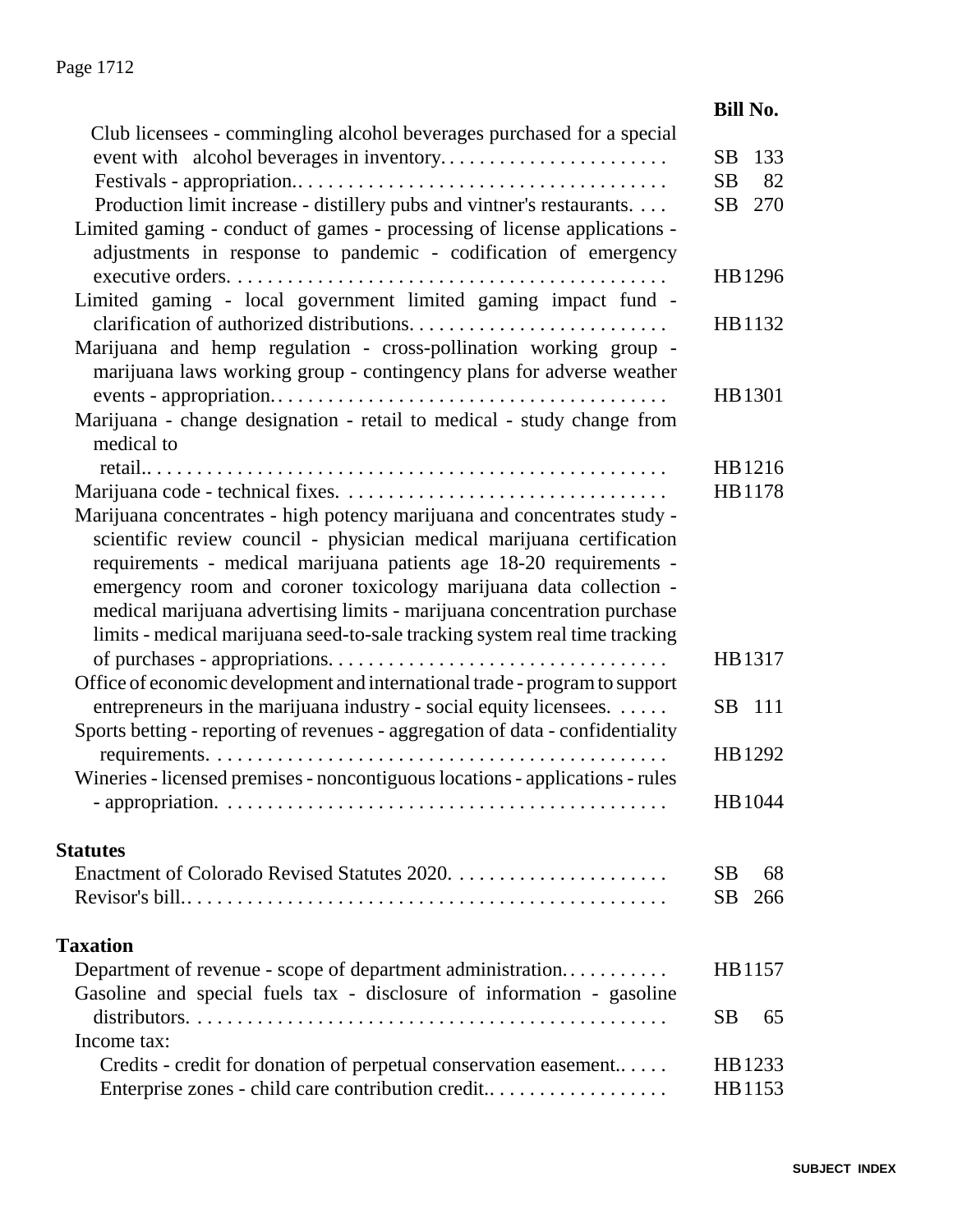|                                                                              | <b>Bill No.</b> |
|------------------------------------------------------------------------------|-----------------|
|                                                                              | HB1154          |
|                                                                              | HB1311          |
| Pass-through entities - authority to elect to pay state income tax at the    |                 |
|                                                                              | HB1327          |
| Subtractions from federal taxable income - expansion of the earned           |                 |
|                                                                              | HB 1002         |
|                                                                              | SB 145          |
| Insurance premium tax - property tax - sales and use tax - severance tax -   |                 |
|                                                                              | HB1312          |
|                                                                              | HB1156          |
| Property tax:                                                                |                 |
| Board of county commissioners - certification of mill levies                 | HB1267          |
| Business personal property exemption - local authority                       | SB<br>130       |
| Delinquent interest payments - reduction, waiver, or suspension - advance    |                 |
|                                                                              | 279<br>SB       |
| Notices of valuation - authority to mail on postcard                         | <b>SB</b><br>19 |
| Residential property - nonresidential property - agricultural property,      |                 |
| lodging                                                                      |                 |
| property, renewable energy production property, and multi-family             |                 |
| property - classification for valuation of assessment -<br>residential real  |                 |
|                                                                              | SB 293          |
| Residential real property - classification of a contiguous, identically      |                 |
|                                                                              | HB 1061         |
| Valuation - energy storage systems - renewable energy facilities - income    |                 |
|                                                                              | <b>SB</b><br>20 |
| Sales and use tax:                                                           |                 |
| Add corresponding use tax exemptions to certain existing sales tax           |                 |
|                                                                              | HB 1177         |
| Agriculture and livestock - farm equipment and special fuels.                | HB1158          |
|                                                                              | HB1155          |
|                                                                              | HB1261          |
| Extending the exception to destination sourcing.                             | SB 282          |
| Sales tax - temporary deduction from state net taxable sales for qualifying  |                 |
| retailers - COVID-19 relief - extension - expansion of qualifying retailers. |                 |
|                                                                              | HB 1265         |
| Severance tax - allocation - study - metropolitan district reimbursement to  |                 |
|                                                                              | SB 281          |
|                                                                              | HB1322          |
| Taxable property valuation - valuation appeal                                | HB1083          |